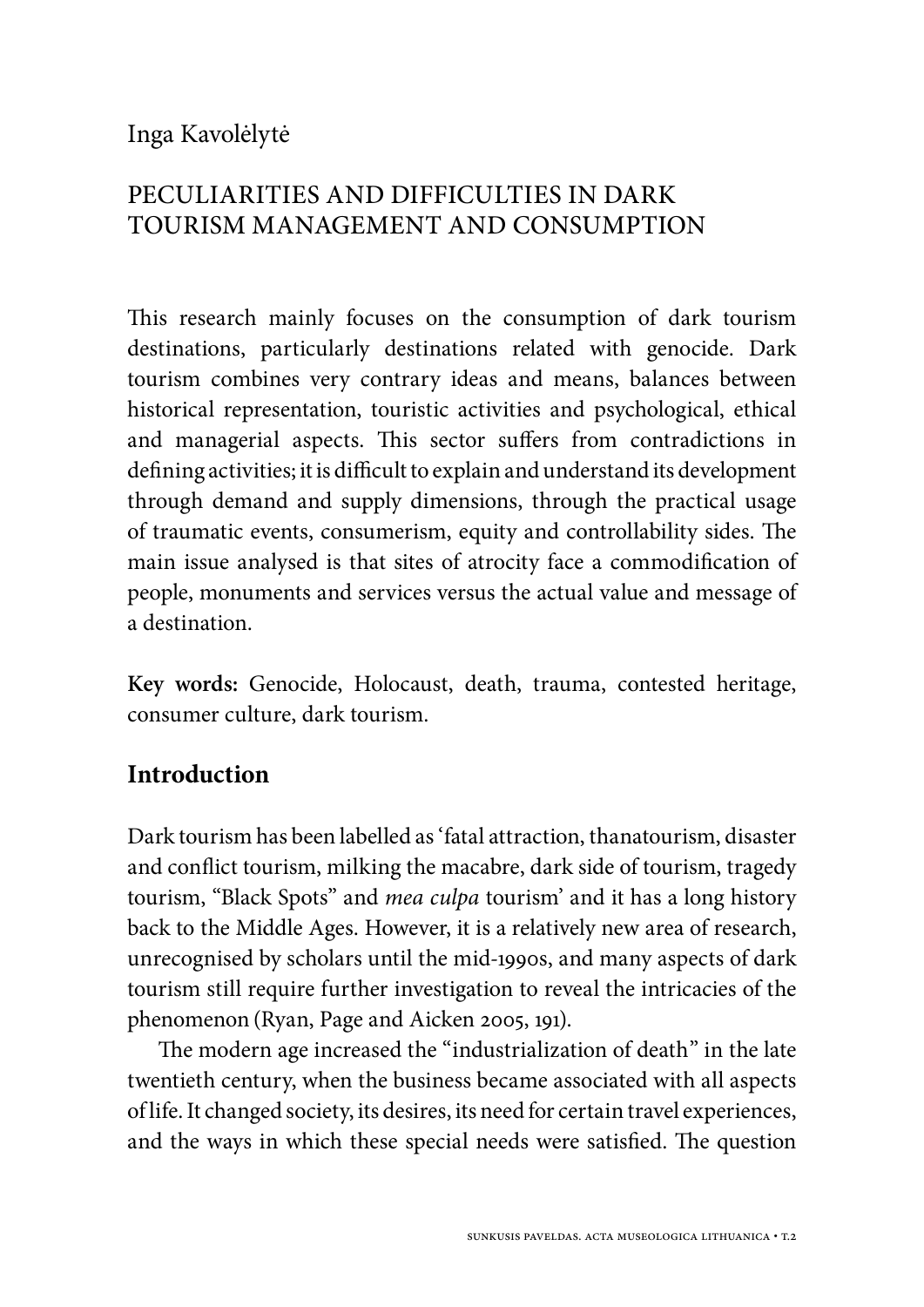arises as to whether these kinds of experience can be considered accurate in reflecting the traumas and emotions of sudden or unexpected death. It is likely that most fiction readers, cinema goers and television viewers have already experienced death through its replication.

The main motives for visiting destinations of horror and destruction seem to be deeper than just simple curiosity. Visitors are not only introduced to the idea of their own death by the projection of suffering and death of others. The significant other dead live in daily life by means of mediated channels and professions, i.e., architecture, mass media, obituaries, burials, funeral directors and even dark tourism. These mediators often seek a site or public space to domesticate the presence of death and communicate specific discourses. Thus, the main question remains as to how sites of torture manage the desires of special interest tourists and whether it is moral to satisfy their specific needs, undermining what used to be sacred and inviolable.

### **Problem**

Dark tourism initially focuses upon sites of horror and destruction, but its extension begins to dilute the original concept of death. The problem of this analysis is from a theoretical point of view to answer the question: is it possible to categorise dark tourism into the concept of "modern tourism"; is it moral to interpret death through forms of entertainment and spectacle and to present it as a new form of education to keep the memory of dead; what consensus can scientists, managers of memorial sites and also society reach in order to present dark sites?

#### **Previous Research**

This analysis is based on research undertaken by various foreign authors: J. Lennon (2000), M. Foley (2000), T. Seaton (2008), R. Sharpley (2008), P. L. Berger (2008), P. R. Stone (2008, 2012) and others. Some factors, types and distinctions used were based on analysis conducted by G. Dann (2005), W. F. S. Miles (2002), Y. Poria (2013), D. MacCannell (2011) and A. Giddens (2008). Some specific phenomena and theories analysed by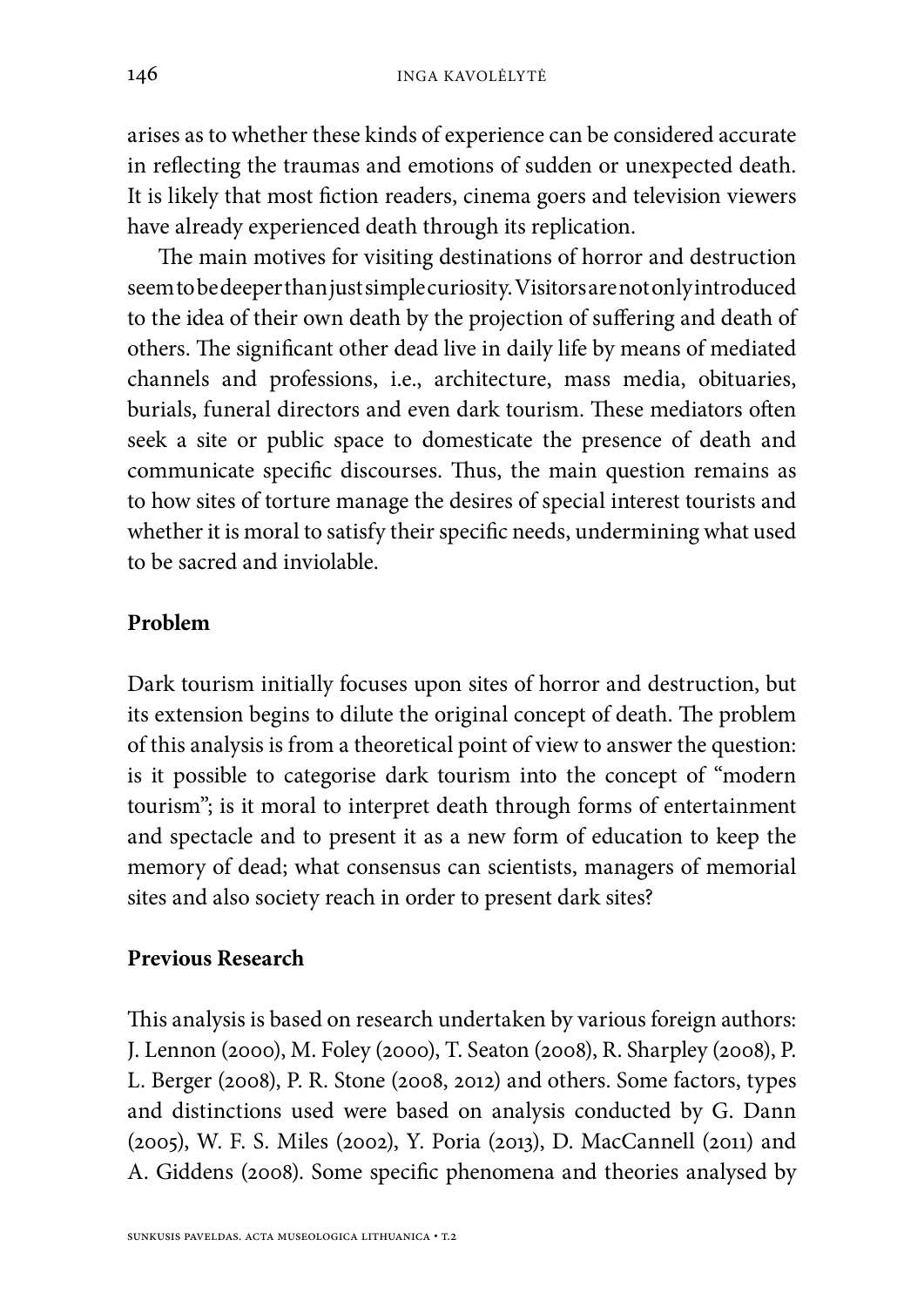J. S. Podoshen (2011), J. M. Hunt (2011), P. Nora (2005), N. King (2000), G. Ashworth (2002), J. Tunbridge (1996), J. M. Bradburne (2002) aided the better understanding of connections between dark past events and their presentation as a tourism product, facing theories of equity restoration, sites of memory, memory and its influence for narratives, the concept of contested heritage and the practical use of a hands-on approach.

Very useful information was also drawn from lectures by professors from the University of Bergamo: S. Taylor, G. Rossoni, P. Van Mensch, A. Macchiavelli, and R. Bonadei. The usage of analysis provided by such various authors, professors, dark tourism professionals and legal documents created a basis for further research and assisted in searching for answers around the chosen topic.

## **Tasks**

- to identify differences between dark tourism locations and mass tourism destinations
- to analyse the peculiarities of dark destination management and difficulties that this sector faces because of its specificity
- to concentrate on how death is being packaged and sold to tourists, how this type of tourism is consumed
- to justify and deny the concept of how death and human atrocity can be used for tourism purposes with the help of two study cases
- to examine and to oppose the idea that this type of tourism is solely the demand of modern travellers

# **Objective**

The objective of this research is to analyse a special interest tourism – dark tourism – and to investigate the issues that this sector faces in order to satisfy the needs of the modern traveller. The research examines the means provided to avoid misunderstandings in the interpretation of dark sites and also how these are combined with achieving visitor satisfaction. The main idea of the survey is to analyse whether it is possible to reach a balance between sacred death and entertainment.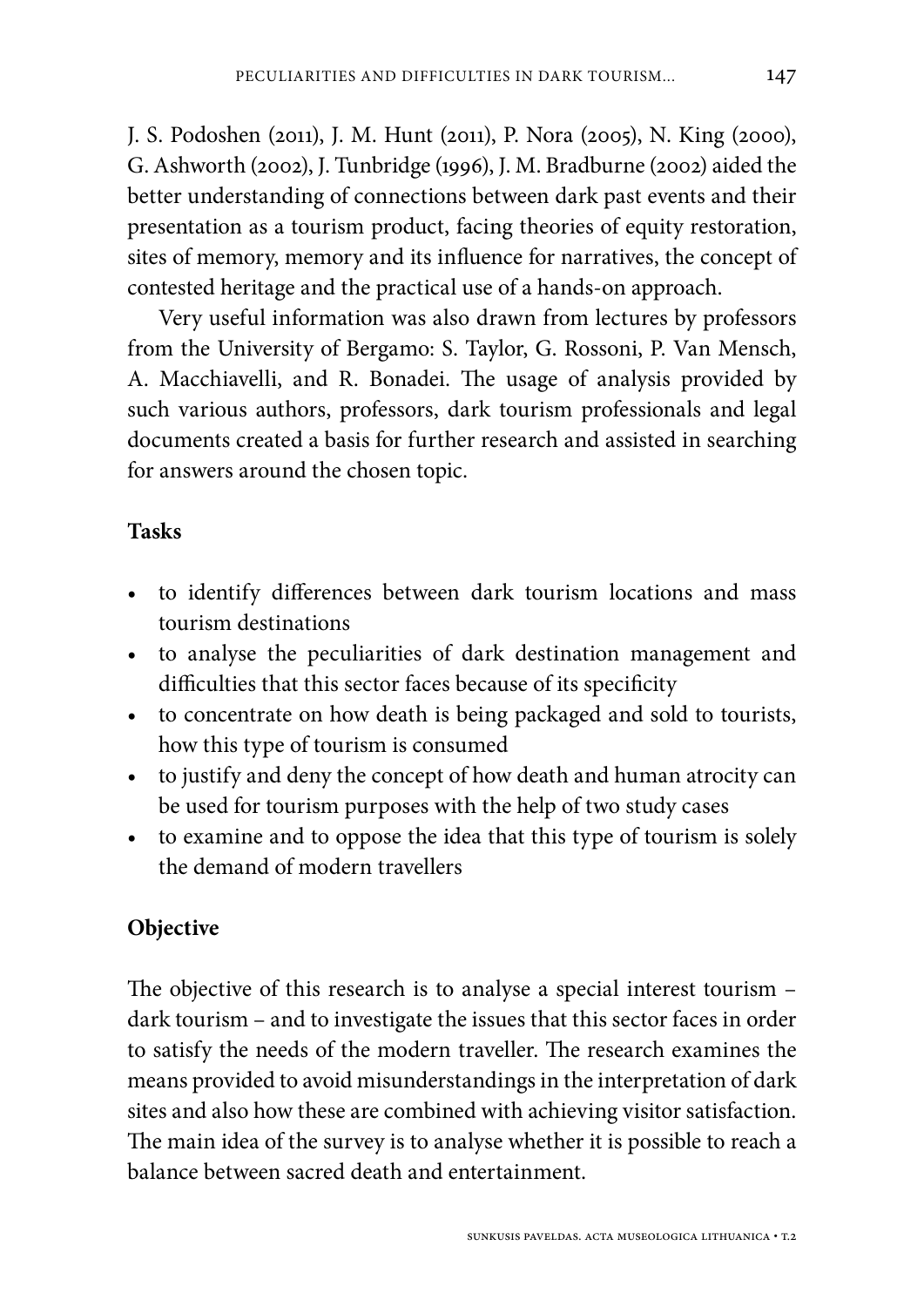### **Methods**

The analysis is based on theoretical and empirical questions about the ways in which human beings individually and collectively experience trauma and respond to the traumatic experiences of others (war, genocide, violence) from a touristic point of view. The focus is on analytical research on the works of other scientists who have accomplished international acknowledgement in the dark tourism field, on the scientific articles and books of foreign authors. It also includes examination of international legal documents, institutional regulations and common perceptions of society through the prism of morality.

## **Methods And Materials**

### **1.1. Theoretical Specificity of the Dark Tourism Sector**

As a niche market, dark tourism can only be applied to a limited set of tourist experiences with a specific interest in war or massacre locations, places where mass amounts of death and suffering have taken place. However, dark tourism today does *not* present death *per se*, but represents *certain kinds* of death. As such, dark tourism and the sites of the commercialisation of death and disaster are referred to as mediating institutions between the living and the dead.

There is a need to indicate that the perceived socially immoral darkness of a site does not detract from its holistic image. The sites of atrocity as tourism attractions balance combining physical (e.g. artefacts, buildings, other materials), mental (e.g. historical information presentation, document preservation, organisation of educational activities) and energyrelated (e.g. environment and the mood created at the site) aspects. In short, it deals with how physical materials, people's minds, historical and cultural background, management and even the political system work together and affect the image of the site.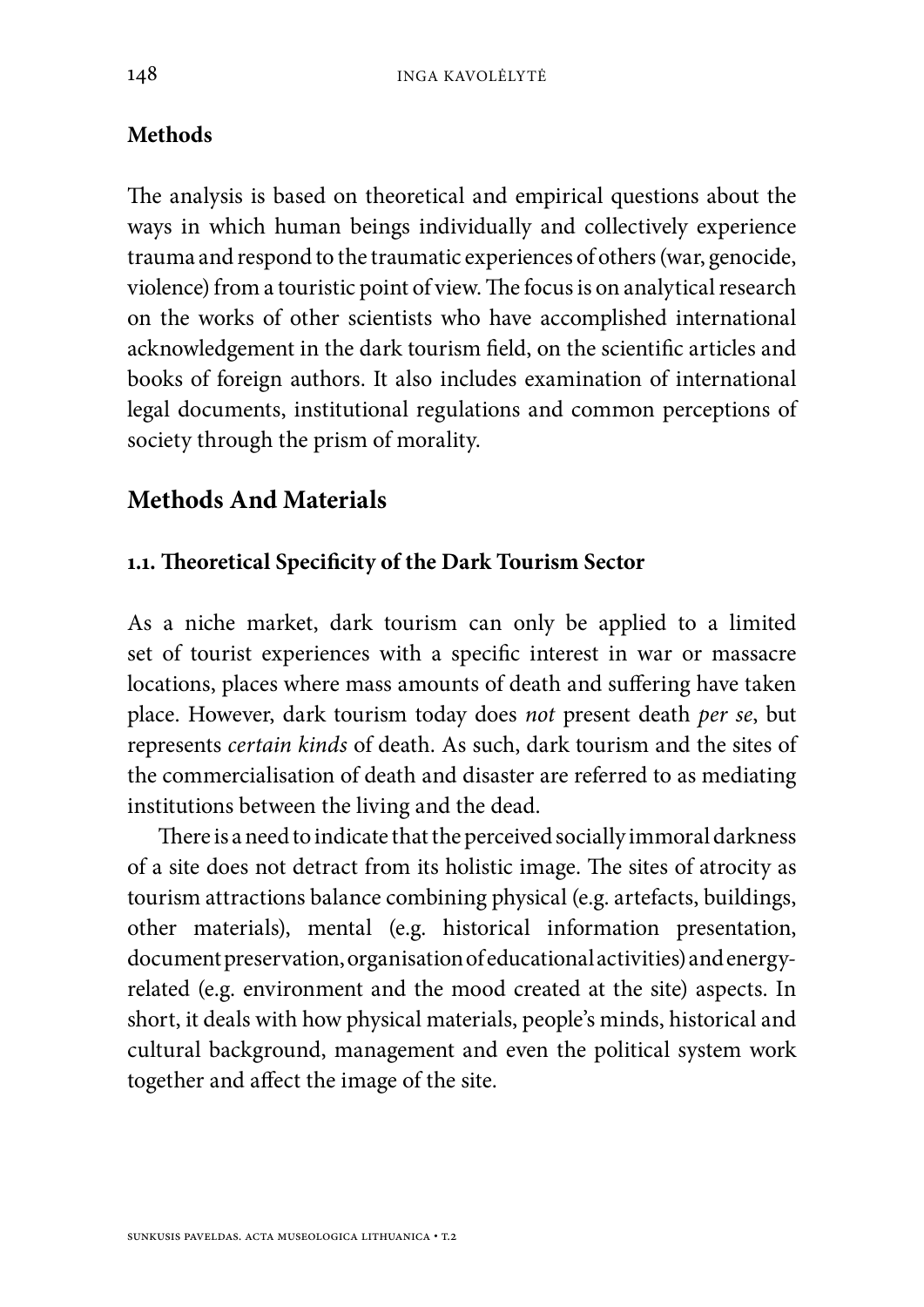### **1.2. Contradictions in Defining Dark Tourism**

Authors J. Lennon and M. Foley claimed (2000) that dark tourism is typical of the twentieth century, that it is an inclination of post-modernity, which caused some negative consequences – a strong belief in technology and science eventually led to a disappointment in many cases. Dark tourism is a phenomenon of the twentieth century because:

- Earlier events did not take place within the memories of people who are still alive to validate them;
- Objects of dark tourism introduce anxiety and doubt about the project of modernity. The more technology, innovations, industry, science and the system of liberal democracy becomes advanced the more dark events occur because of these achievements.
- The educative elements of sites are accompanied by elements of commodification and a commercial ethic which /.../ accepts that visitation (whether purposive or incidental) is an opportunity to develop a tourism product (Lennon and Foley 2000, 11). The boundaries between the message (educational, political) and its commercialisation has become blurred. The meaning of a site is being changed to a spectacle.

Other professors – Graham Dann, Tony Seaton, Gregory Ashworth – proposed contrary ideas towards a definition strongly based on chronological distance and the increased number of negative consequences of modernity. They have said that sites are designed to provide commodified products and experiences, and this is clearly a phenomenon of the modern age.

However, professors Dann and Seaton asserted that dark tourism should not be restricted only to twentieth century events, because this delimits dark tourism and denies some very important examples. Such sites should be seen as 'staged around attractions and sites associated with death, acts of violence, scenes of death and crimes against humanity' (Ryan, Page and Aicken 2005, 192). G. J. Ashworth added that 'living memory helps but it is not the essential condition of the attractive power of dark events'(Ryan, Page and Aicken 2005, 200).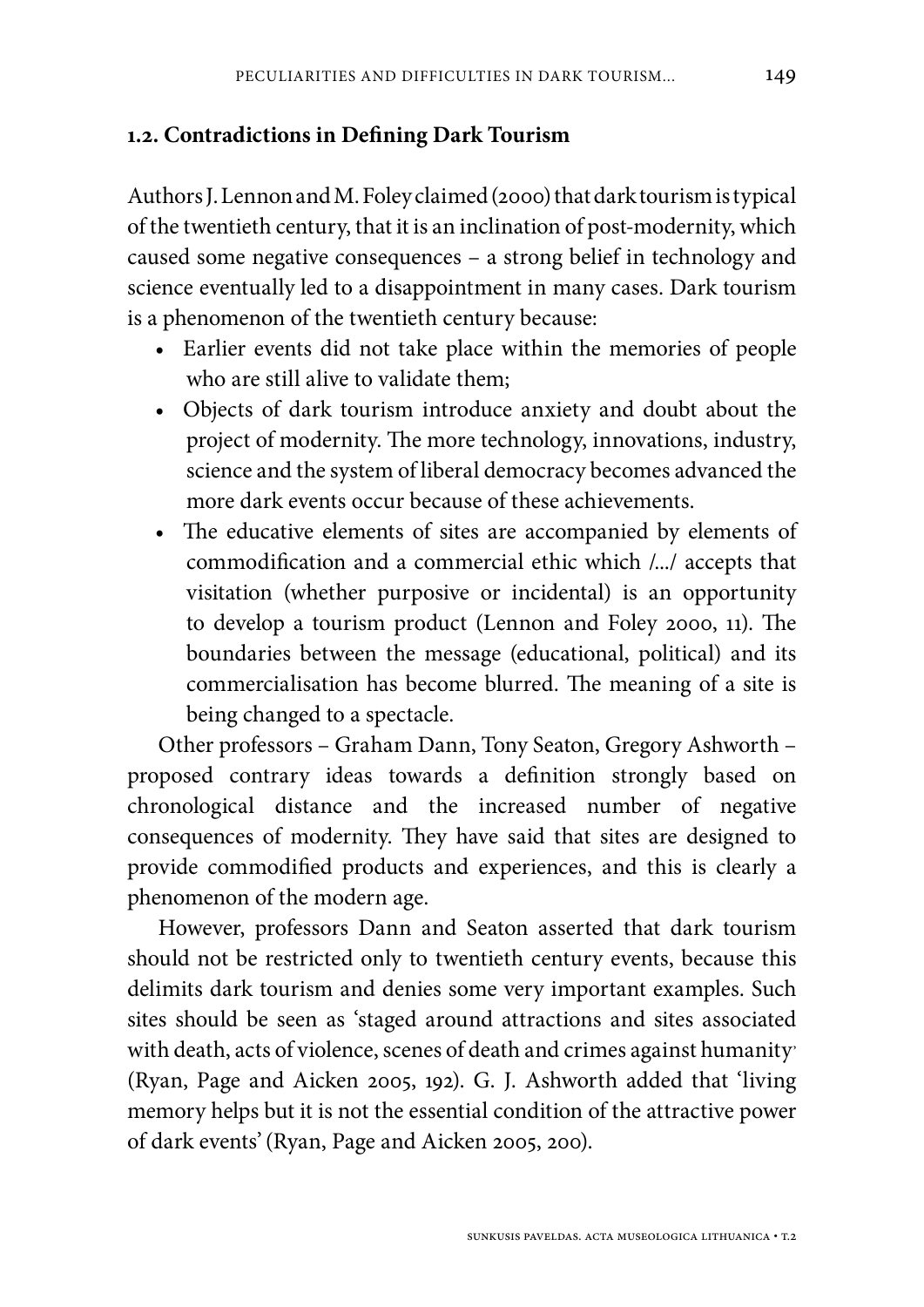In conclusion, the professors opposing Lennon and Foley's definition claim that not the chronological order but 1) going to the site of death and disaster and 2) personalising the death or disaster to produce an emotive response to the site define dark tourism. Since tourism is a demand-driven sector, while there are tourists with needs for disturbing experiences, there will be dark sites to satisfy them. In addition, there are a few variables which make the concept of dark tourism supply more complex (Ryan, Page and Aicken 2005, 217–18):

- The immediacy and spontaneity of "sensation" tourism to dark sites of death and disaster compared with visits to organised sites or events related to near and/or distant historical occurrences;
- The distinction between purposefully constructed attractions or experiences that interpret or recreate events or acts associated with death /.../;
- The extent of an "interest" in death  $\mu$ , is the dominant reason for visiting dark attractions, e.g.: for political purposes, for education, for entertainment or for economic gain.

Tourism destinations are typically conceptualised as sites of leisure, meanwhile dark tourism involves visiting destinations where violence, human misery, death and crimes against humanity are the main attractions. Dark tourism includes both places with violent legacies and those at which violence is an on-going reality (Robb 2009, 51).

In conclusion, there are many contradictions in defining, classifying and analysing dark tourism attractions, but the gain of intangible experience cannot be denied theoretically or practically. There are potential differences between survivors, family members and those with no direct connection to victims. As well as experience of dark tourism sites, descriptions and classifications of places of people's misery also cannot be considered as uniform or objective, but more subjective and extremely individual.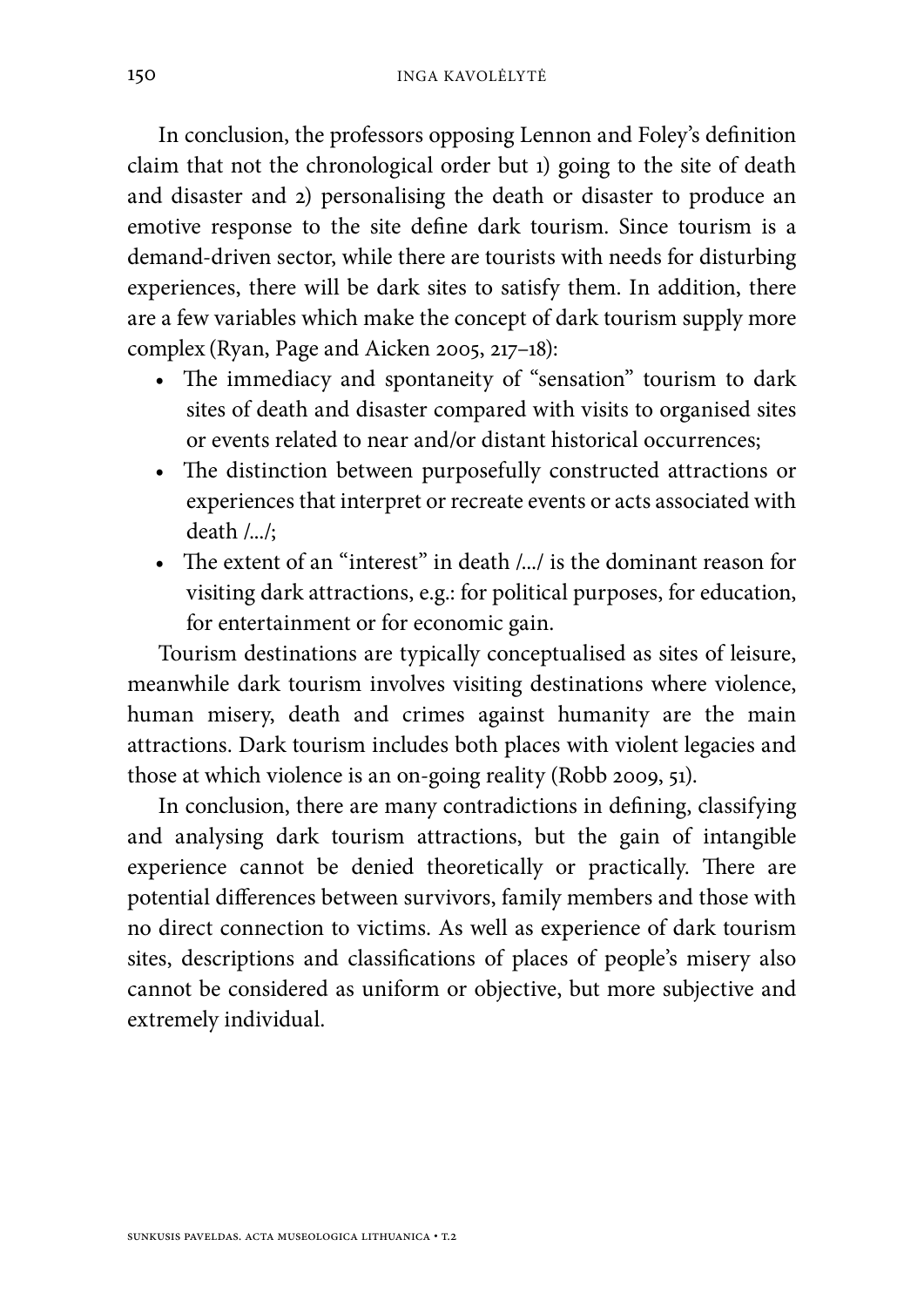## **1.3. Relationship Between Dark Tourism And Interdisciplinary Concepts of Trauma**

**'**The trauma metaphor /.../ teaches us about the limits and possibilities of human culture' (Erll and Nunning 2008, 230). Unfortunately, trauma survivors quite often fail to transmit to others the truth and reality that they faced. Therefore, questions arise as to how to transfer traumatic experience from theory to practice and how to make dark tourism destinations work on the trauma model.

Professor Cathy Caruth believes that the trauma experience should remain inaccessible to representation, as it causes negative and selfdestructive effects. This appeared even more credible after World War II because Nazi society and its experiments in social and generic engineering represented particularly frightful examples of human self-destruction (Erll and Nunning 2008, 231). Since dark tourism locations are related to suffering and death, there is always a psychological moment around *how* the death and traumatic past can affect visitors and how to control these effects.

There are some problems that dark tourism destinations have to deal with because of the deconstructive trauma paradigm and the specificity of death and atrocity presentation:

- *• The concept of trauma*. It equates the suffering of victims and violence
- *• Fear of narratives*. Narrations have distorting and normalising effects and thus destroy the fundamental insights. Information provided may not be accurate or could be changed, suppressed or conveyed through a certain perspective
- *• Aesthetisation of trauma.* This includes ignorance of scientific resources and presentation of dark destinations in a more aesthetic and artistic manner, denying the real originality.

As there is no totally neutral visitor – politically, personally or scientifically – it is impossible to avoid the different interpretations, attitudes and dissatisfactions of visitors. Dark tourism destinations differ from mass tourism and are appropriate for special interest tourists.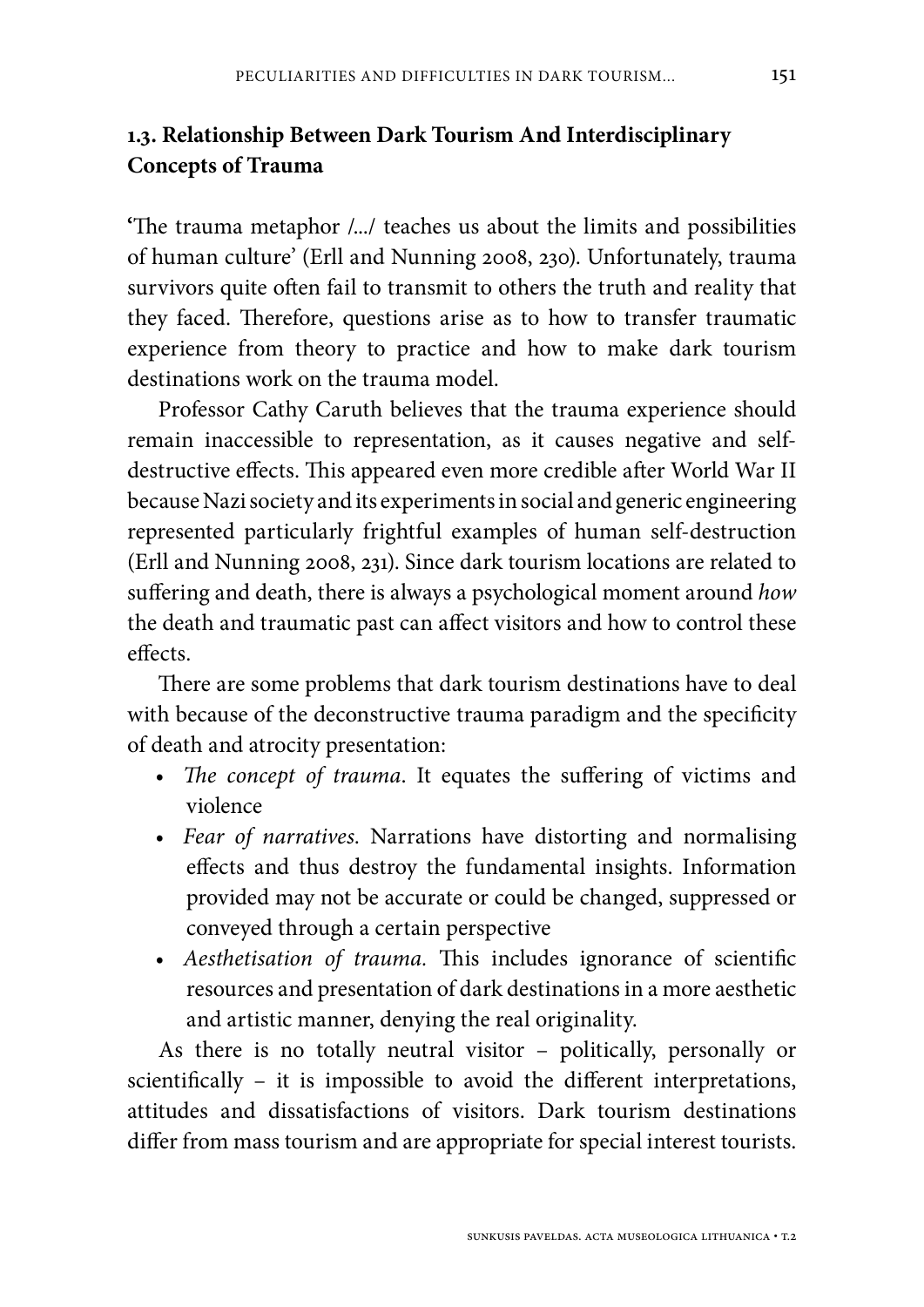However, theoretical and practical experiences show that such places may cause destructive emotions instead of joy and affect general satisfaction with a trip, thus visitors should be aware of this fact.

### **1.4. Difficulties in Classification**

Categorisation of death destinations is contradictory because of various criteria that are emphasised. However, post-modern societies are defined by consumption, therefore, there is an increased focus on the typology of consumption practices.

Tony Seaton, a professor of dark tourism, argued that dark tourism has a long history as a form of "the anticipation of death" (Stone and Sharpley 2008, 589), for example the planned executions during the Middle Ages. He suggests five categories of dark travel activities:

- Travel to witness public enactments of death (e.g. places of public execution)
- Travel to see the sites of individual or mass deaths after they have occurred (e.g. battlefields, death camps, sites of genocide, etc.)
- Travel to memorials or internment sites (graveyards, crypts, war memorials)
- Travel to view the symbolic representation or material evidence of particular deaths, often in locations unconnected with their occurrence
- Travel for re-enactments or simulation of death (plays, festivals, reenactment of battles, etc.)

This classification is based on tourists' experience of and participation in sites of violence, a curiosity or even abnormal wish to satisfy a need for a disturbing experience. It confirms the idea that the main criterion is consumption and consumer behaviour.

W. F. S. Miles proposed a distinction between dark attractions by shades of darkness (Farmaki 2013, 282). He referred to 1) actual sites of dark tourism and 2) sites associated with dark tourism.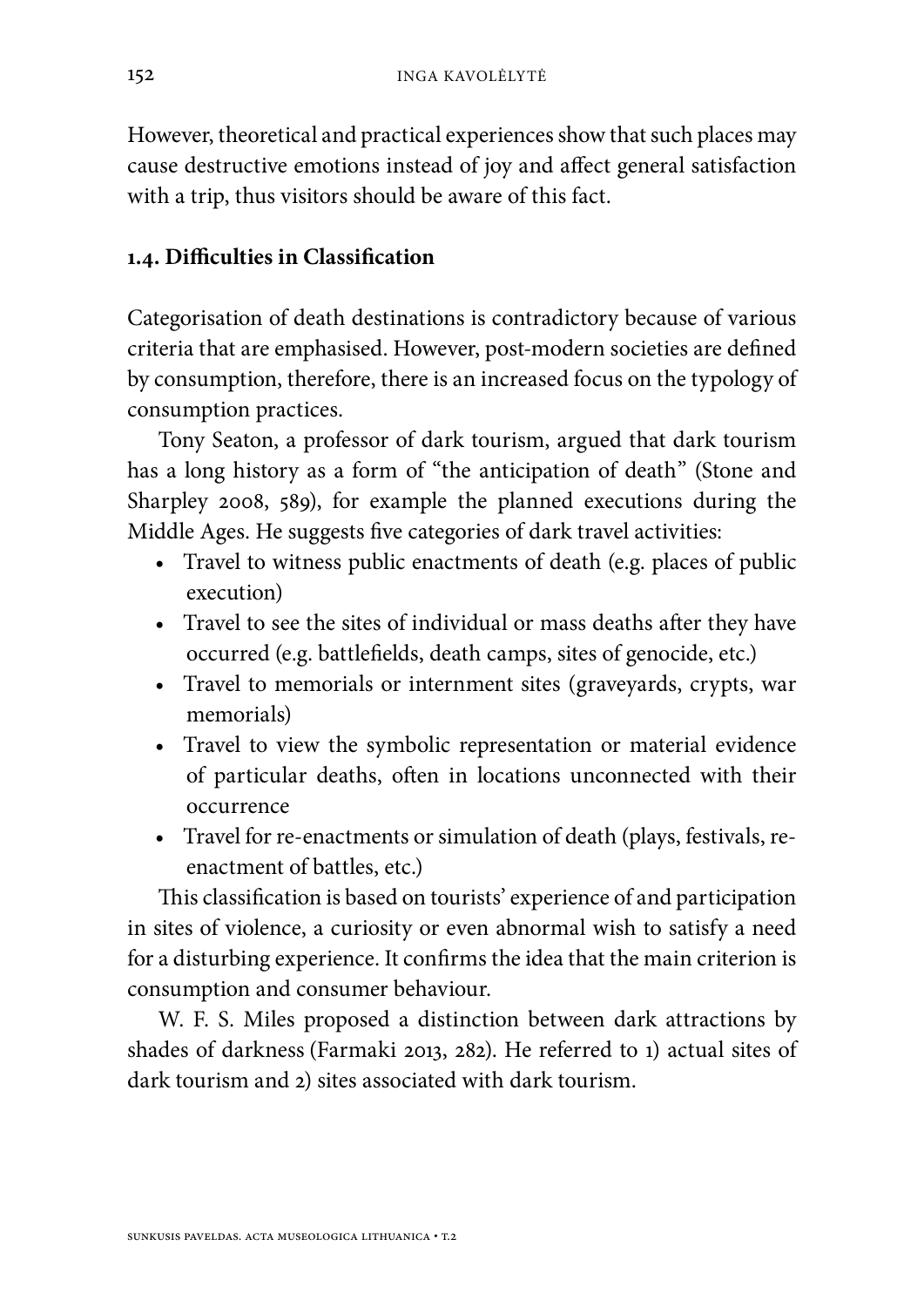| Actual<br>sites of dark<br>tourism | • Auschwitz-Birkenau concentration camp (Poland)<br>• Chernobyl (Ukraine)<br>• Groun Zero (New York)<br>• Tuol Sleng Genocide Museum (Cambodia)<br>• IXth Fort in Kaunas (Lithuania) |
|------------------------------------|--------------------------------------------------------------------------------------------------------------------------------------------------------------------------------------|
| <b>Sites</b>                       | • US Holocaust Memorial Museum (USA)                                                                                                                                                 |
| associated                         | • Grūtas Park (Lithuania)                                                                                                                                                            |
| with dark                          | • Torture Museum (Holland)                                                                                                                                                           |
| tourism                            | • Museum of Occupation of Latvia (Latvia)                                                                                                                                            |

Table 1: *Distinction and examples of dark tourism attractions according to W. F. S. Miles and the author.*

Miles implied that the former are darker places which tend to be more history-centric and have a higher political influence. He considers time as an influencing factor which causes the visitor's perception of whether the site is "dark" or "darker". Recent events are darker, because of a higher level of empathy for those who suffered.

Philip R. Stone classified degrees of "darkness" that are influenced by a variety of spatial, temporal, political and ideological factors(Stone and Sharpley 2008, 11). The "spectrum of supply" ranges from the "darkest" to the "lightest" forms of dark tourism according to the perceived level of "macabreness":

| Darkest                                          | Darker | Dark | Light                                           | Lighter | Lightest |
|--------------------------------------------------|--------|------|-------------------------------------------------|---------|----------|
|                                                  |        |      |                                                 |         |          |
| Higher political influence and ideology          |        |      | Lower political influence and ideology          |         |          |
| <b>Education orientation</b>                     |        |      | Entertainment orientation                       |         |          |
| History centric (conservation/<br>commemoration) |        |      | Heritage centric (commercial/<br>romanticism)   |         |          |
| Perceived authentic product<br>interpretation    |        |      | Perceived inauthentic product<br>interpretation |         |          |
| Location authenticity                            |        |      | Non-location authenticity                       |         |          |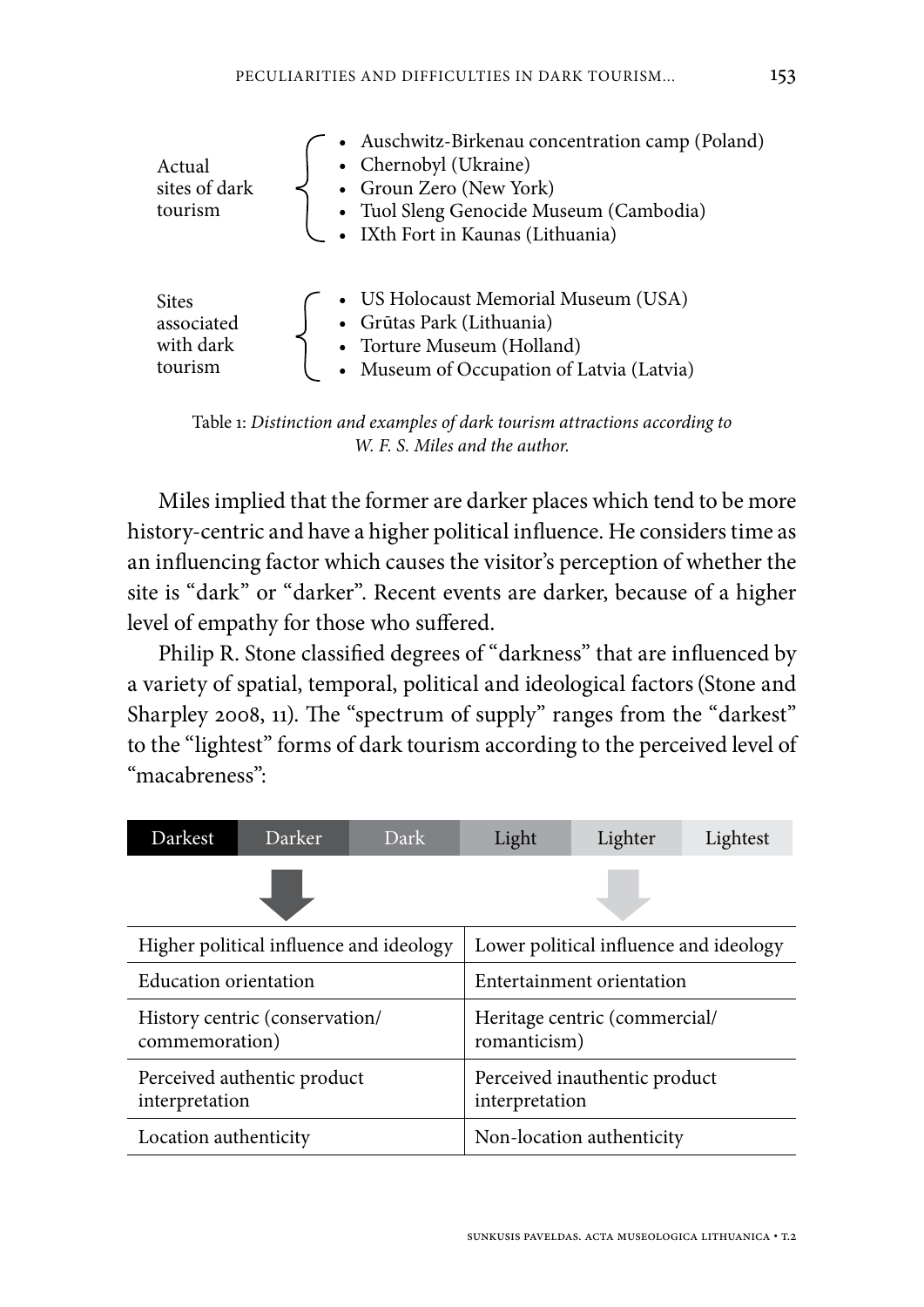| Shorter time scale from the event | Longer time scale from the event |  |  |
|-----------------------------------|----------------------------------|--|--|
| Supply – not purposefulness       | Supply – purposefulness          |  |  |
| Lower tourism infrastructure      | Higher tourism infrastructure    |  |  |

*Table 2: The spectrum of dark tourism supply (according to the author based on Stone and Sharpley 2008, 579)*

Richard Sharpley proposed four shades of dark tourism on a basis of a link between what a site offers and the perceived experience (Farmaki 2013, 283):

- 1. Black tourism a pure dark experience
- 2. Pale tourism minimal interest in death
- 3. Grey tourism demand visitation motivated by fascination
- 4. Grey tourism supply a reference to sites which exploit death by attracting tourists with little inherent interest in the site

Through this categorisation he offered a more holistic view of tourism and incorporated supply and demand factors, because he based his categorisation on two aspects:

- Dependence on the degree of interest or fascination with death on the part of the tourist
- The extent to which an attraction or exhibition is developed in order to exploit that interest or fascination (Stone 2006, 152).

In conclusion, every typology of dark sites encompasses a specific discourse. Although the motivations of visitors vary from learning, historical interest and sympathy towards victims, there are also tourists who search in sacred places of death for a re-enactment of death and brutality or to satisfy their interest with the abnormal and bizarre. Various classifications and analyses of their outcomes have profound implications for marketing, which may help to improve the management of dark tourism sites.

## **1.5. Analysis of Consumer Culture Theory**

CCT – consumer culture theory – studies the consumption choices and behaviour of consumers from cultural and social points of view. It is sig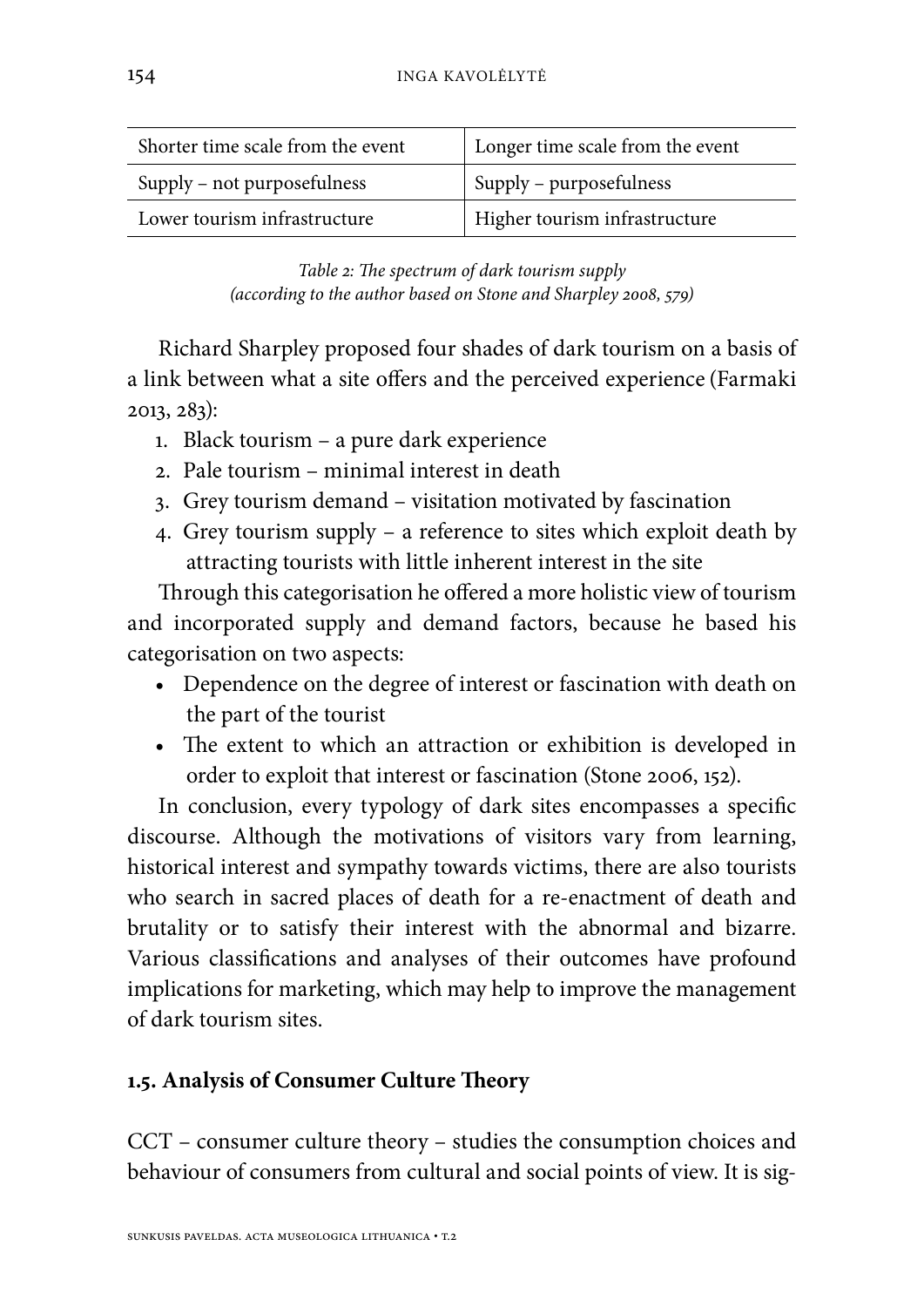nificant in this research because it deals with consumption perspectives towards dark tourism and the reactions of citizens in relation to tourism activities held there, and raises the question of the adaptation of equity theory and controllability in such destinations. Most atrocious past events and perpetrators have long since passed; as a result, dark sites are now explored and analysed by new generations of people. CCT gives explanations as to how dark tourism is accepted and consumed by societies.

### **1.5.1. Equity Theory**

Equity theory deals with unbalanced exchange in terms of inputs and outputs that individuals make in, and get from, any particular exchange. Inequity exists when the proportions of outcomes and inputs are unequal (Podoshen and Hunt 2011, 1334).

In the context of tourism, equity theory is important because heritage sites are closely related to cultural identity, both of which are reflected in business activities, e.g., victims show attempts to restore lost equity through the marketplace and their actions can remain steadfast long after a distressing event, which also affects tourism decisions.

Tourism as a business activity also expresses values, ideologies, attitudes or personal experiences. The activities developed in dark tourism destinations allow visitors to come face-to-face with the collective past. However, many visitors judge materials based on their limited information, or dark heritage sites are not operated by people with direct ties to it. Therefore, stress arising from inequity plays a motivating role to take certain actions in order to reduce the relational imbalance.

### **1.5.2. Controllability**

J. S. Podoshen and J. M. Hunt (2011) explained that in a certain way, a touristic site is a place where input and output of information, materials and environment meet, all of which are strongly connected with equity restoration. Thus, visitors in destinations face the final results of others – museum managers, historians, politicians, interpreters , etc. – and their decisions as to what and how will be presented to the public.

Controllability is tied to a visitors' choice of action. It has a strong connection with the observation process: it means an evaluation of what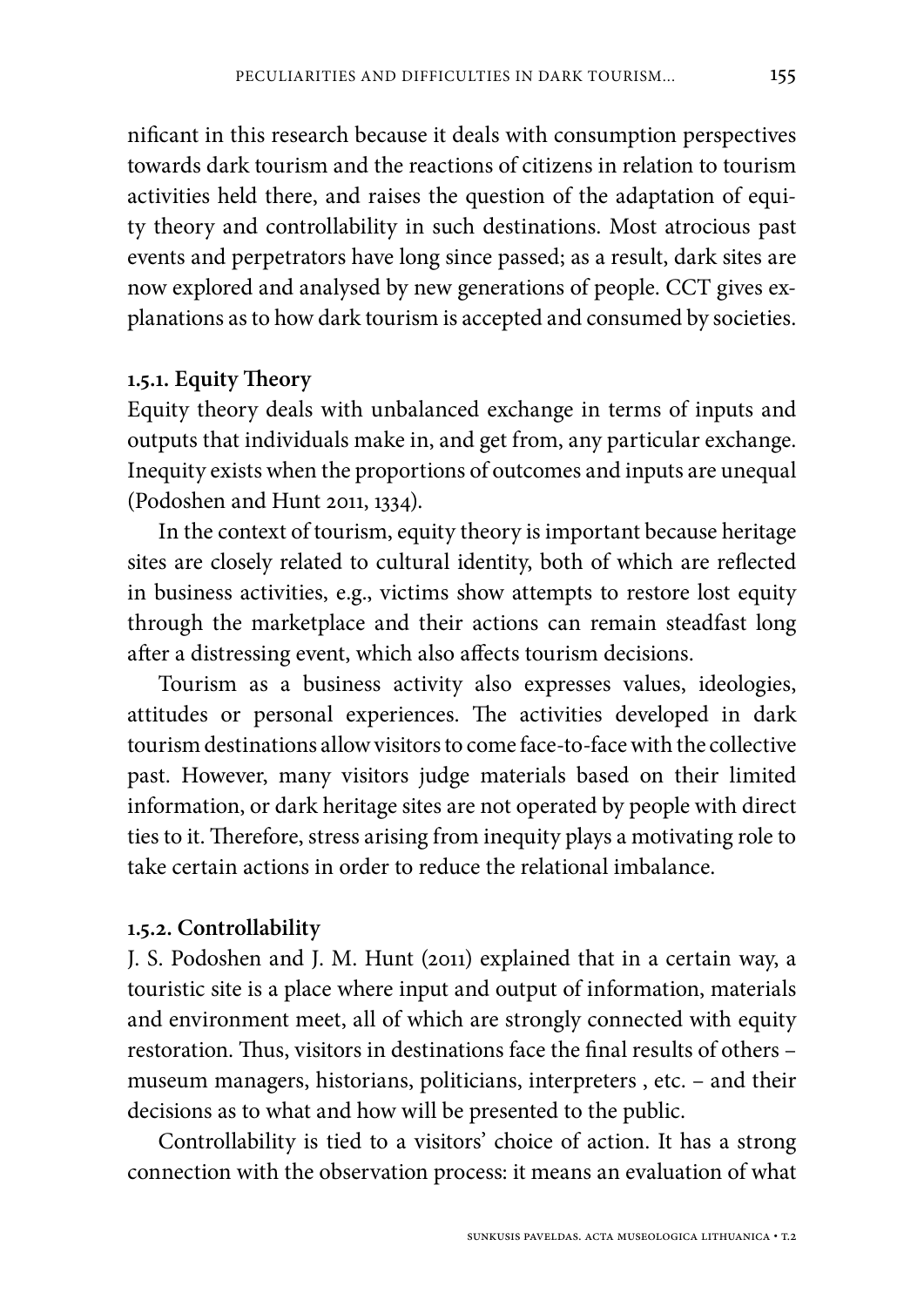is seen, and sometimes interpretation is already done for the visitors and they have no chance to do it themselves. In the context of distressing events, controllability takes on even greater importance because victims can easily distinguish between being responsible for the distressing event and being responsible for the solution (Podoshen and Hunt 2011, 1337).

### **1.5.3. Thanaptosis**

Thanaptosis (Korstanje and Ivanov 2012, 60) describes a process through which death increases the attractiveness of some sites. Death is a key factor in dark tourism, but not the only one. This sub-industry allows social memory to be activated, refers to deeper emotional heritage experiences, and also combines the privilege of escapism and pleasure in extreme danger. This concept suggests that the meaning of a site is much more important than the measures, especially when visitors have the ability to select, alternate and reject those narratives which do not match their own psychological and cognitive profile.

# **2. Particular Difficulties in the Representation and Management Implementation of Dark Tourism Destinations**

### **2.1. Is There a "Proper" Way to Present Dark Memories?**

The question 'what *could* and is *needed* to be represented to wider audiences' occurs when there is not only an expressed need for a particular version of the past, but a nostalgia for a *certain kind of memory*. Pierre Nora stated, 'there are *lieux de mémoire*, sites of memory, because there are no longer *milieux de mémoire*, real environments of memory' (Nora 2005, 7). Consequently, societies create sites based on their own consideration of what is important and truly worth being presented, commemorated and kept in the minds of future generations as culturally or historically essential.

Modern memory entirely relies on the visibility of the image and, as Nicola King stated (2000), archives, libraries, tape and video recordings, computer files, monuments, even historical fiction and drama have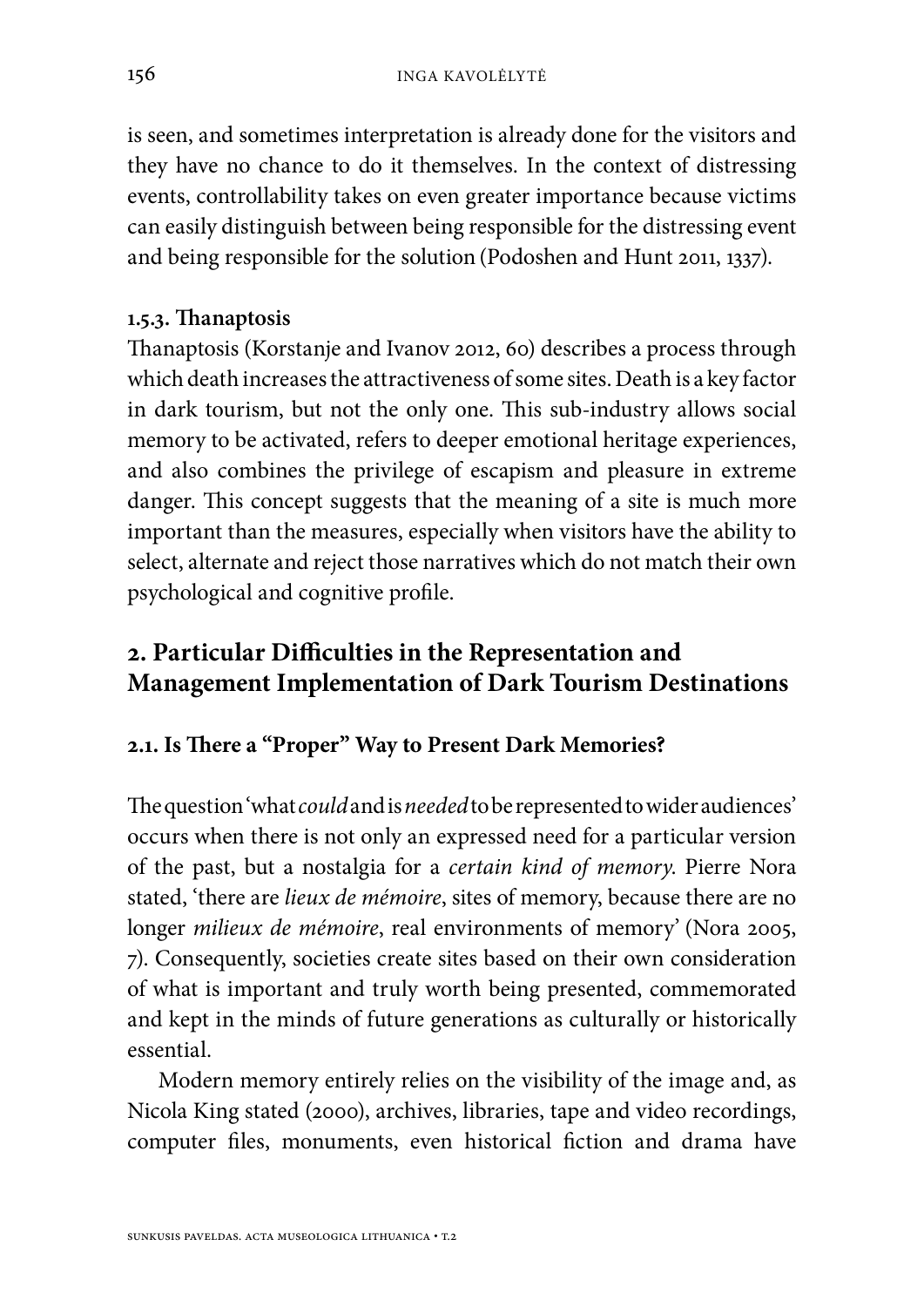become necessary, because "real memory" has been lost. Usually it is not the event itself that is significant, but the meaning we give to it; therefore, it is impossible to avoid confronting certain models of memory in terms of intersubjectivity, which leads to *confronting* the other, instead of *understanding* the other. There is a need for mutual recognition of *self* and *other*.

This chapter focuses specifically on the analysis of dark destination management and means which are used to increase the awareness and understanding of tourists about painful events. Dark tourism encompasses general tourism strategies typical where there are products to sell.

### **2.1.1. Contested Heritage**

Gregory Ashworth and John Tunbridge explained how different groups of society try to maintain a heritage site not only as an object but also as the immaterial meaning attached to it. 'We live in an increasingly fraught world where religious, ethnic, national, political, and other groups manipulate (appropriate, use, misuse, exclude, erase) markers and manifestations of their own and others' cultural heritage as a means for asserting, defending, or denying critical claims to power, land, legitimacy, and do forth' (Silverman 2011, 1). The word "contest" captures the idea of a quarrel over a physical body itself and its immaterial components, since communities are not homogeneous, and neither is their heritage.

Ashworth and Tunbridge introduced a "dissonant heritage", where different groups attribute different stories to a certain object or landscape. The Estonian professor of cultural research K. Kuutma stated that, 'the construction of cultural heritage is always an act of politics and power, it depends on who defines cultural heritage and who has the control to conceptualize it' (Kuutma 2012, 1).

The dissonance created by atrocity raises complex issues of interpretation for those who associate with victims, perpetrators and observers (Ashworth 2002, 363). It seems logical that unpleasant past events should be forgotten; however, there are certain groups or societies who intentionally keep bringing traumatic or atrocious memories to the surface. As J. Ashworth stated (2004, 4), 'the memorability of atrocity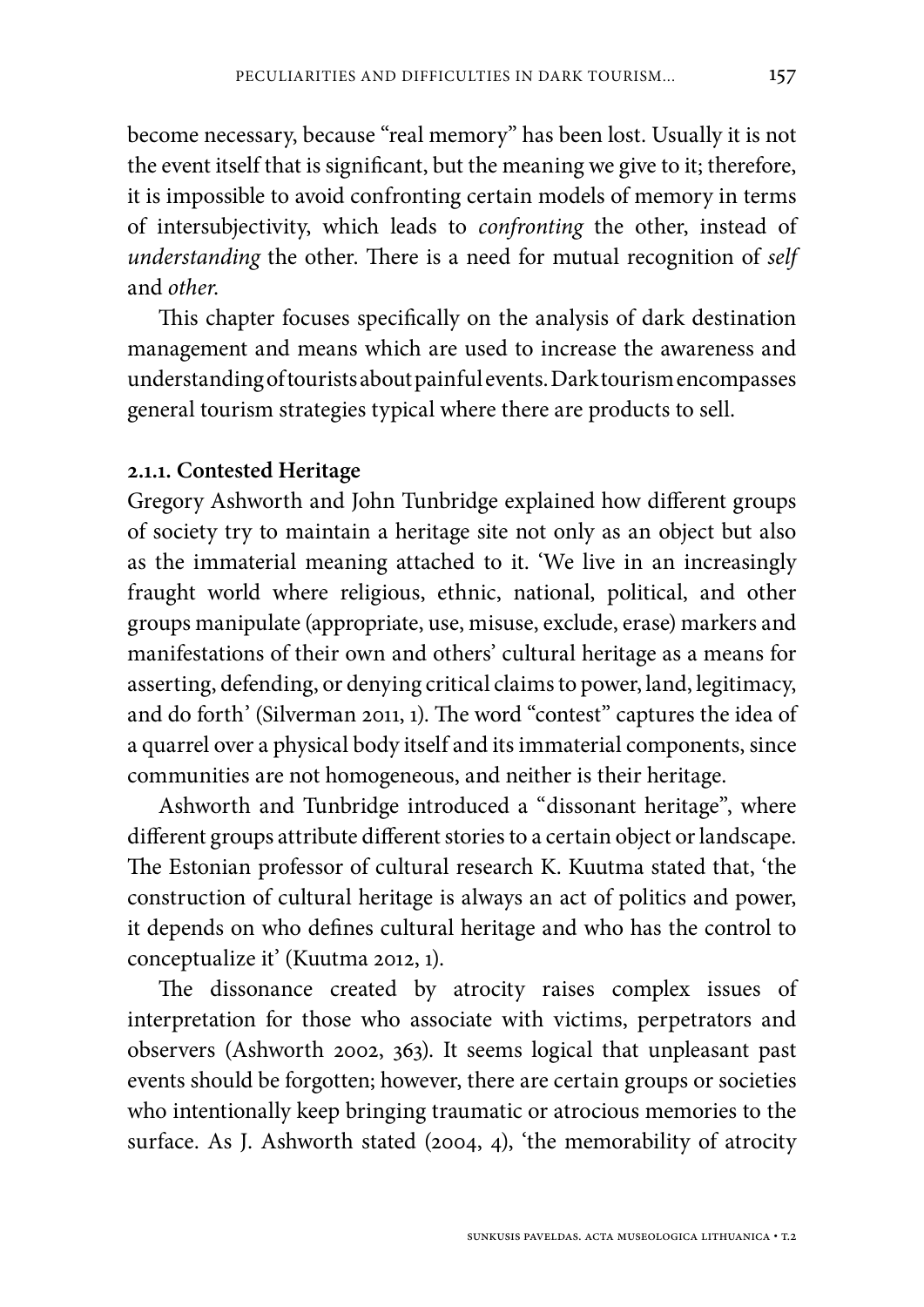simply makes it a powerful instrument for those who identify themselves as victims'. A more complicated question is why perpetrators would want an atrocity to be memorialised. There seems to be a logical aim to avoid the creation of such heritage, however, dark tourism destinations rely on historical facts and their preservation in order to educate future generations about how history formed the local culture and people's mentality and perception of certain things. Also, they perform a role to prevent cruel events in the future, promote human rights and tolerance and draw the line between past and present.

"Black spot" tourism destinations involve the concept of death, which was considered to be a taboo topic and definitely not a subject to be sold and consumed. Trips are arranged to sites that are temporally vastly separated from the context of the human suffering, its social structures and constraints. What is remembered and what is forgotten profoundly shapes the way in which the histories of contested sites are constructed.

## **2.1.2. Negation of Dark Past Events by Witnesses And Historians: Its Influence on Tourism**

Theoretically, tourism is about "intense pleasure" and "fun", which is hard to say about dark tourism destinations. They mostly become memorial places which have to balance the wonderful and dreadful, remembrance and entertainment.

Dark tourism destinations focus on certain periods of time, concentrate on the final results of human cruelty, missing out mentioning the further lives of those who survived. In the case of the Holocaust, survivors claim that liberation made problems more intense. A strategy of denial occurred which favoured "collective amnesia", "blame shift", which often required a form of demonisation of a preferably defunct group of scapegoats or "victim complicity" (Ashworth 2002, 363). This is wilful denial from participants in order to not have negative emotions about the escalation of cruel events.

Survivors of dark past events are living testimonials; however, for the following generations it is difficult to understand how real the events were and how they affected people afterwards in adapting to a "normal" lifestyle. The consumer society nowadays with its demand for dark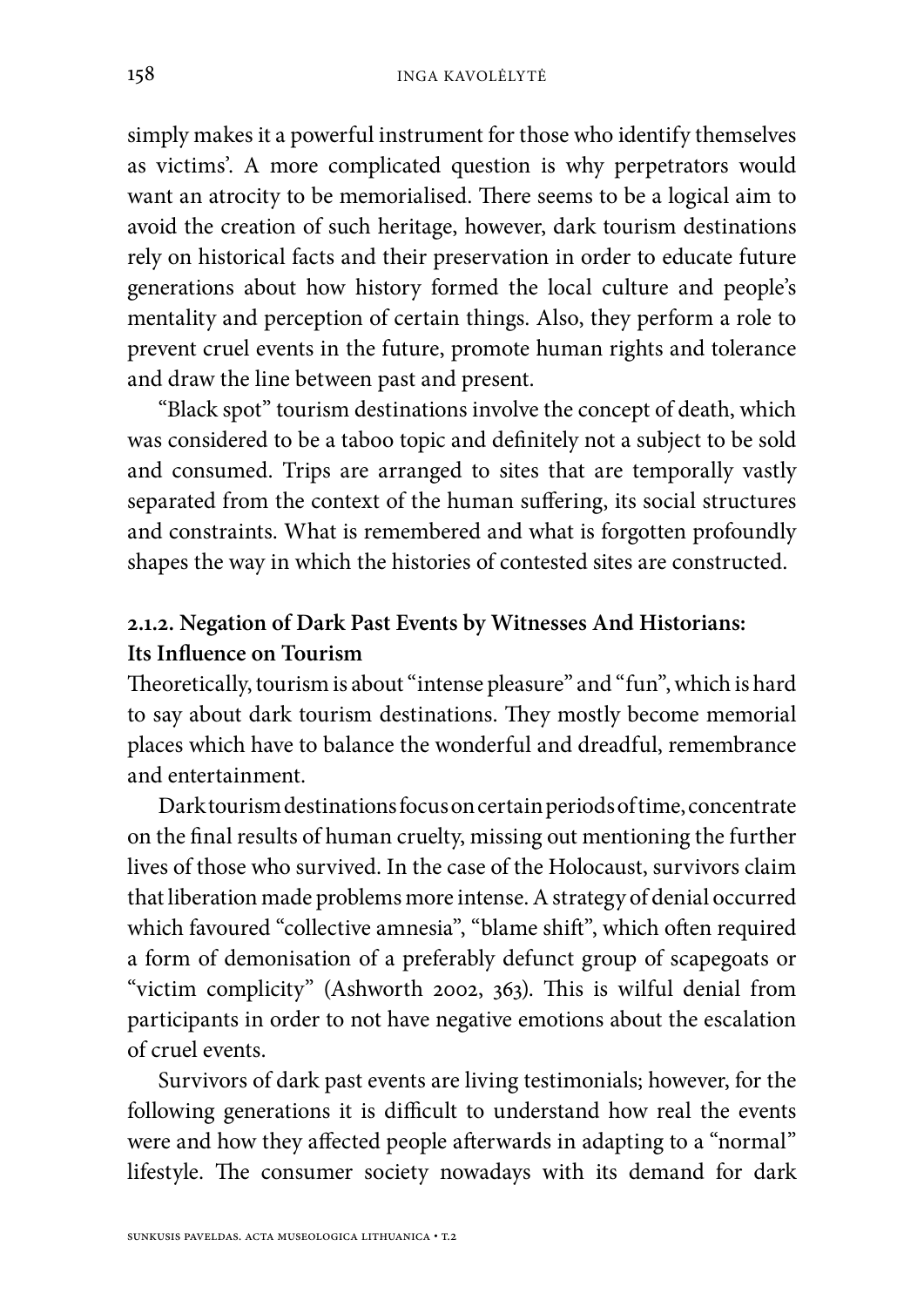experiences and risky activities requires the opposite to that which the actual victims would ask or imagine to be sold.

There is an obvious confrontation between three ideas about why such places are being preserved:

- to keep the memory of past cruelties
- to oppose the opinion of past denial
- to prevent future generations from possible repetition of atrocious events

The denial of trauma is a marked feature of sites claiming to commemorate murderous hatred, horrific disaster and tragic error (MacCannell 2011, 169). Dean MacCannell claimed (2011, 171), 'history is written by scholars and intellectuals who *empathize* with victors and not *with the people*, the ones who make history'. However, all of the abovementioned aspects of denial have a direct or indirect influence on the dark tourism sector, which in one form or another aims to package and sell death for consumers. The following table systematises and explains the main reasons why people deny dark past events.



Table 3: *Main reasons for people's negations which affect tourism sector management.*  Source: author.

However, it is not easy to present or interpret different understandings of death. It is much more real than just an abstract notion, therefore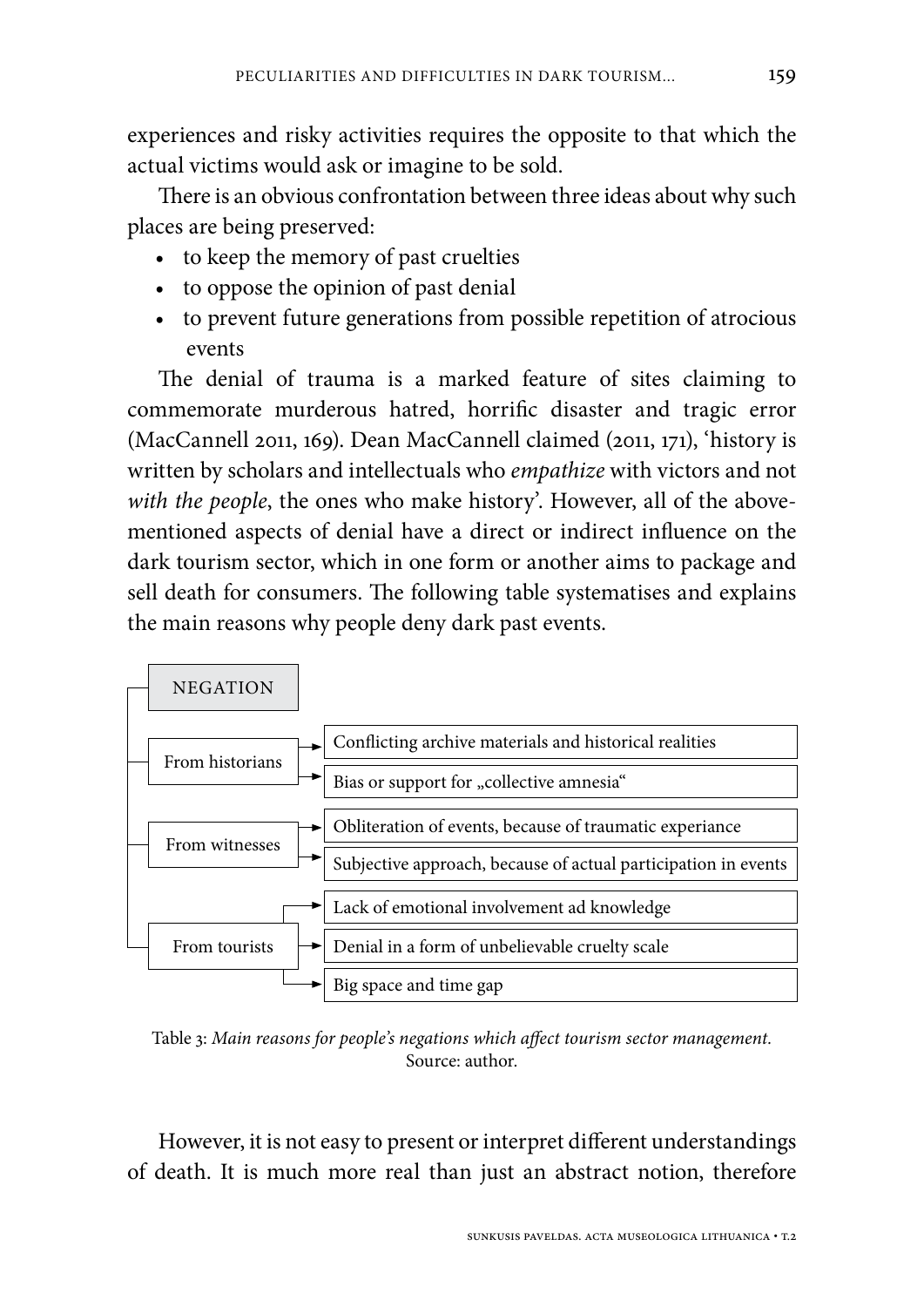the tourism sector faces not only historical, legal and social issues, but also emotional and managerial problems of how to represent death and atrocity without denying its meaning.

In conclusion, as Berger claimed, 'to neglect a death is to ignore one of the few universal parameters in which both the collective and individual self is constructed' (Stone and Sharpley 2008, 582). Dark tourism destinations explore death taboos to bring them into social consciousness. As R. Stone stated, 'it is not death or the dead that should be considered, but living people's perception of them' (Stone 2012, 1570).

### **2.2. Issues of Dark Tourism Representation Through Social And Educational Perspectives**

The Grand Tour and the first excursions popularised by Thomas Cook in the mid-nineteenth century had the purpose not only of leisure or recreation, but also of an educative pursuit for personal development and improvement. Nowadays tourism also overlaps with other school disciplines, e.g. history, geography and cultural studies. In addition, new memorials combine the role of education with commemoration and also technologies, in order to address the contemporary generation, who are separated from past events by both time and experience.

A few qualities of educational tourism are required in the case of dark tourism:

- knowledge, perception, understanding and imagination
- avoiding stereotypes by exploring identity and enriching the meanings of monuments by showing their contexts
- educational tourism's presentation of cultural landscapes should differ from campus teaching of academic disciplines, and create new types of learning and methodologies
- cultural landscapes can offer potential for studying and teaching traditional academic disciplines, to present a destination and interpret it.

Educational programmes help visitors to self-examine, they raise understanding and awareness of knowledge and can also modify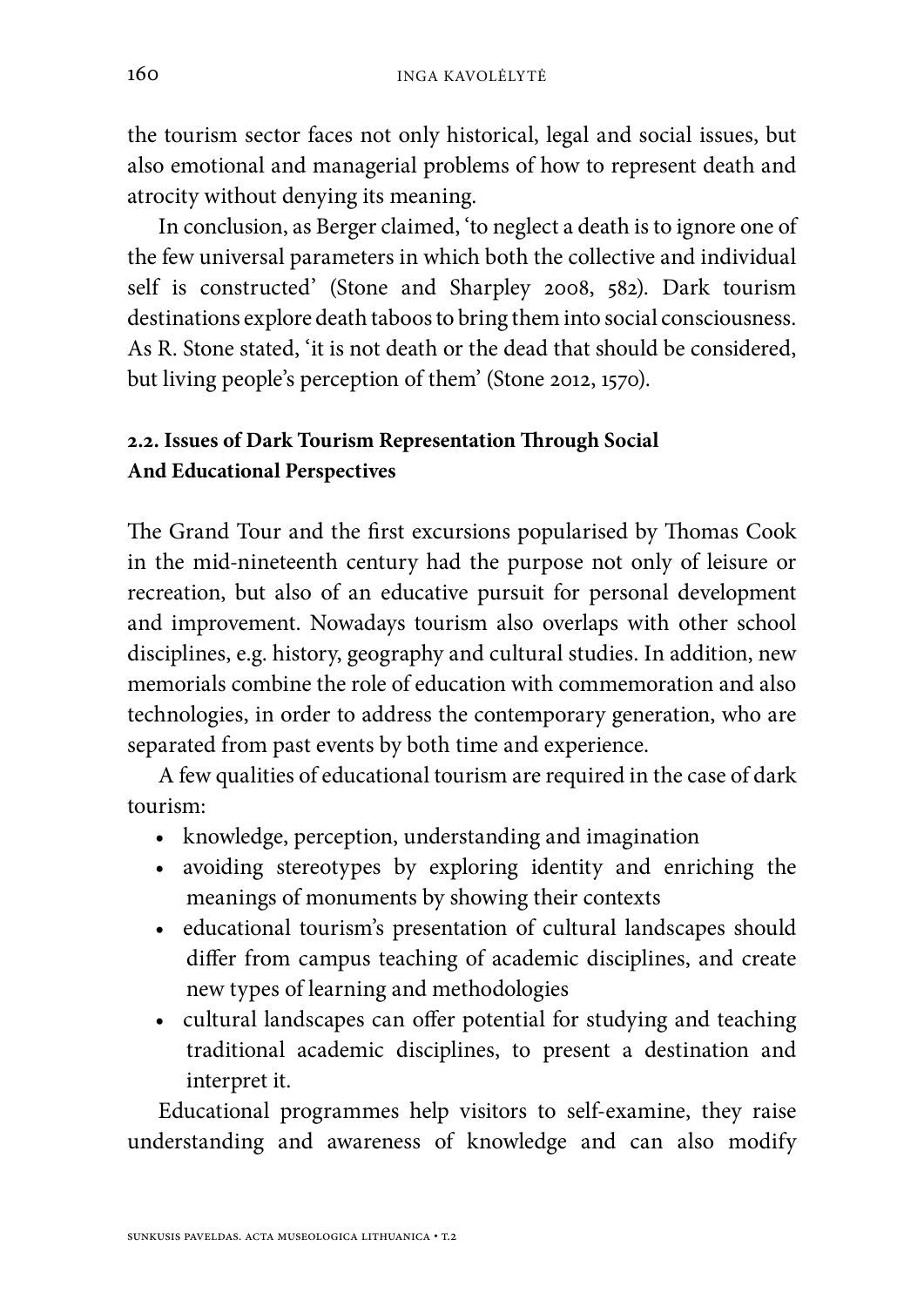travellers' views of specific places which may enrich them. However, some extremely disturbing elements at primary sites may not be appropriate for educational purposes, such as unburied bones, blood-stained tools, clothes or stones, hair cut from victims, etc. These can be treated as being the most authentic reminders of human atrocity, but groups of schoolchildren or visiting foreigners can be directed to traditional museum displays with photographs, video materials and texts.

Educational elements encourage tourists to be more "mindful", which in turn increases their satisfaction with and the perceived meaningfulness of the tour(Cohen 2011, 196). Mindful tourists are more likely to express interest and appreciation of such presentations; they also learn more from their visit and discover more about the topic. Mindfulness is used as a tool for managing tourist experiences at a destination.

### **2.2.1. Difficulties of Presentation of Children and for Children**

Photography has two essential powers: its truth value and its symbolic force. Photographs of the Holocaust are thought to materially recall the absence of the people who we can see in the pictures. A large number of archival images used in texts about the Holocaust are of children, looking forward to lives they were never to have (Bal, Crewe and Spitzer 1998, 12). The images of children bring out the senselessness of the Holocaust destruction, and individual stories (like the diary written by Anne Frank) have a face, they are not 'just one more anonymous story among the countless stories of the Holocaust'(Bal, Crewe and Spitzer 1998, 12).

Therefore, the question arises, is it right to present photographs of cruel events to families who travel with kids? Is there a right way to feed children with images of horror? In such cases, adults face an uneasy task to balance identificatory looking and protective looking at the images of horror and atrocity. For an adult, a visual encounter with the child victim is a triangular one: the adult sees the child victim through the eyes of their own child self, through their own perspective, and through the eyes of the victim shown. The subject becomes split not only between "adult" and "child", "past" and "present", but also between "self" and "other" (Bal, Crewe and Spitzer 1998, 15).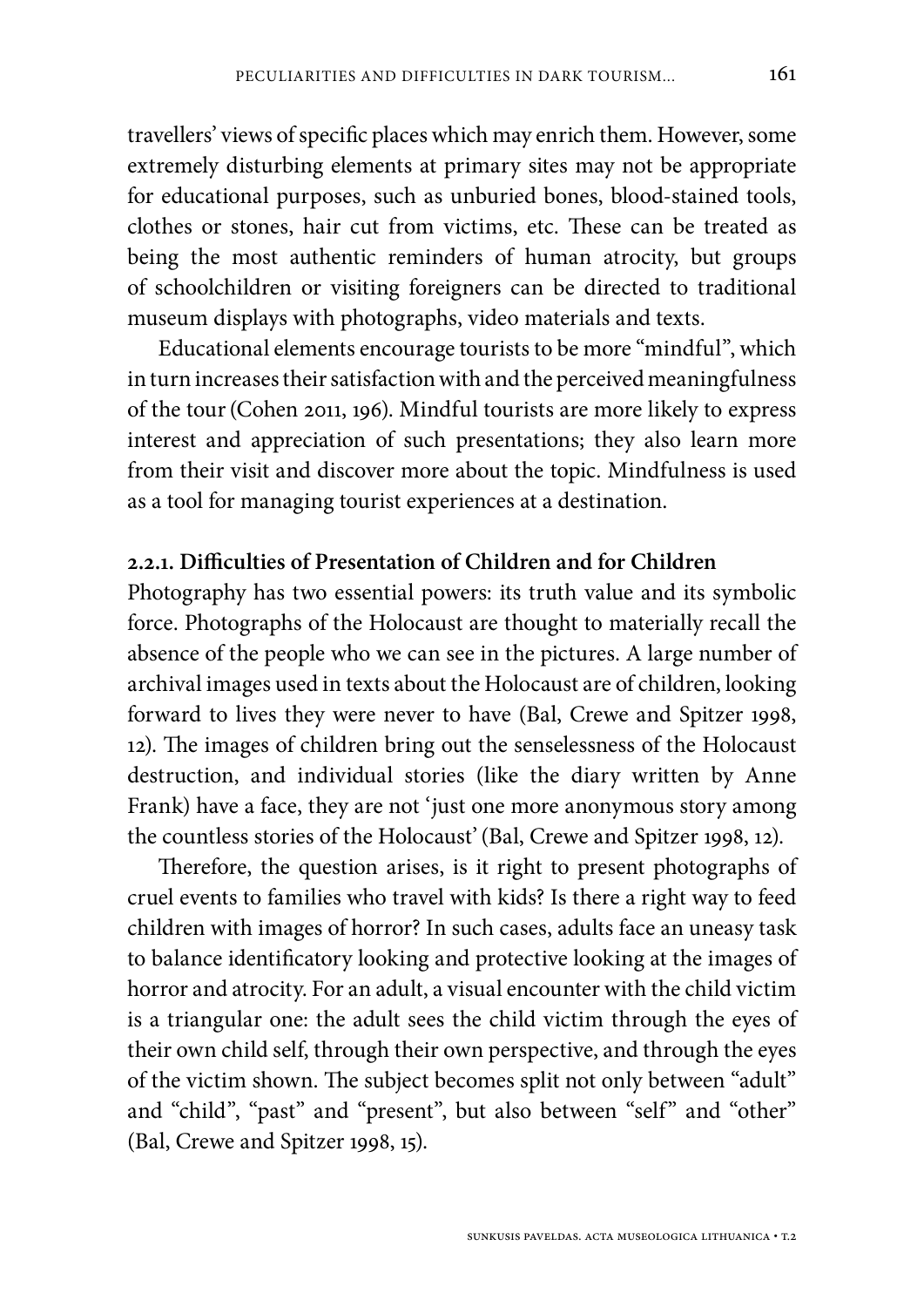The use of authentic images can provoke negative emotions in a younger audience, including fear, frustration and anger. Adults may be affected as well, because they have more experience and understanding to realise the possible manipulations and intentions of the image-makers. Also, there is a tendency for the effect of oversaturation with visual images to make the viewers immune to the effects of these images. However, children in images reflect their brutal experience which was far beyond their capacity of a young age.

# **2.2.2. Adaptation of Educational Programmes through Communication, Linguistic Context and Hands-on Approaches**

Communications technologies can cause the problem of the 'inherent danger in constant re-creation of the past, particularly if there is any attempt at stylization which can marginalize and indeed trivialize the enormity of the issues being dealt with' (Lennon and Foley 2000, 29). There is a risk in having a standardised product which a tourist can understand and also "consume" as something they have already seen before and somewhere else. On the other hand, the combination of dark tourism, educational programmes and modern technologies help matters to continuing going forward with changing societies and their needs.

#### *User Language Choice*

Verbal interaction is the language and texts used to explain artefacts that are exhibited and to provide meaning for visitors with no specific knowledge. All touristic sites, especially dark destinations, present major problems for the language utilised in interpretation because of the aim to adequately convey the horrors and suffering. Apart from the actual location and artefacts exhibited, language is another tool for presenting and interpreting objects and events within the settings of the museum.

User language confers the ability to see not only the visible, but also the invisible relationships among things. User language can even offer the visitor a role to play by formulating questions (to arouse curiosity and search for answers), using the first person to present story and events (meanings become more personalised) or, on the contrary, to impose authority (when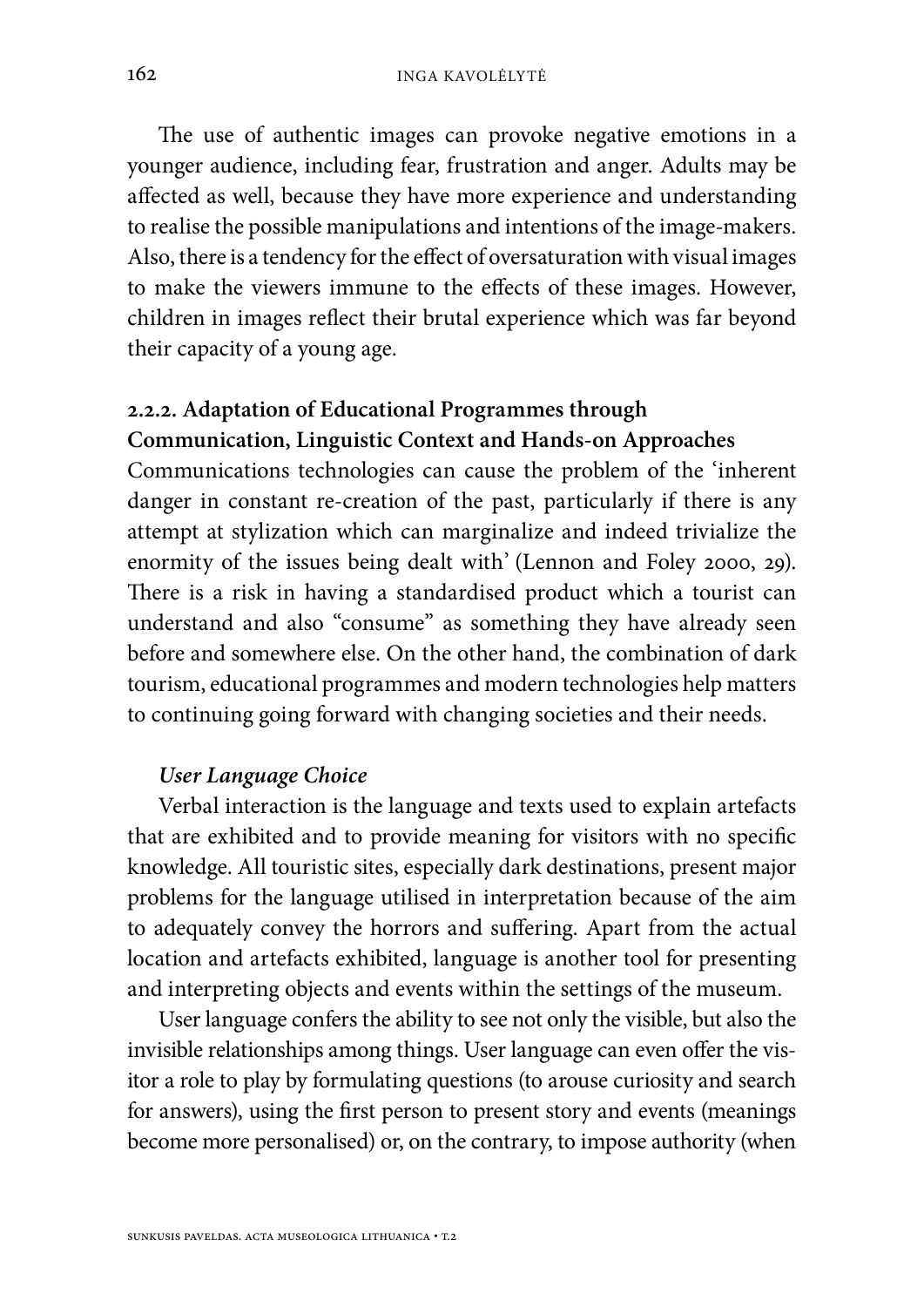implicit messages of the text seem to suggest that the writer knows more, that the user is to be a listener and the museum a storyteller). Language usage shapes the relationship between reader and writer: authority texts are perhaps the most common found in museums of all kinds.

From the moment a visitor arrives, the museum (its designers, its educators, its staff) is constantly placing constraints on the visitor's experience. This is carried out by presenting some things and not others, in a particular order and not another; in short, by constraining the visitor. These constraints could be directional text, the choice of colours, the deliberate placement of objects in a room (Bradburne 2002, 8).

At sites of horror and atrocities, using different manners to "talk" to a visitor provokes different reactions. Numerous statements help in imagining the scale of a disaster, e.g. lives lost, countries participating, guns or other tools used; applications in the first person attract attention and involve the visitor in past events; encouragement to respect and keep quiet can influence a sudden change of behaviour; a personal story written or told may deeply affect the reader or listener through human contact and better understanding. Museums provoking all those different emotions are implementing their role to inform and educate, and emotional involvement guarantees that certain effects will reach their primary aims – to increase awareness, understanding and appreciation of the dark past. However, the newest technologies adopted in museums still cannot ignore the significance and power of language, as it is the main tool for providing information.

### *Hands-on approaches*

Interaction between visitors and exhibits refers to various activities which make the visitor able to choose directly how to shape their own experience. Everything in a museum is intended to create a meaning for those who come with no knowledge. Interactivity usually means physical interaction or manipulation with an object or exhibit, but there are other tools which provide intangible information.

Some museums, in order to achieve interactivity with visitors, use not only "hands-on" but also "minds-on" and "hearts-on" approaches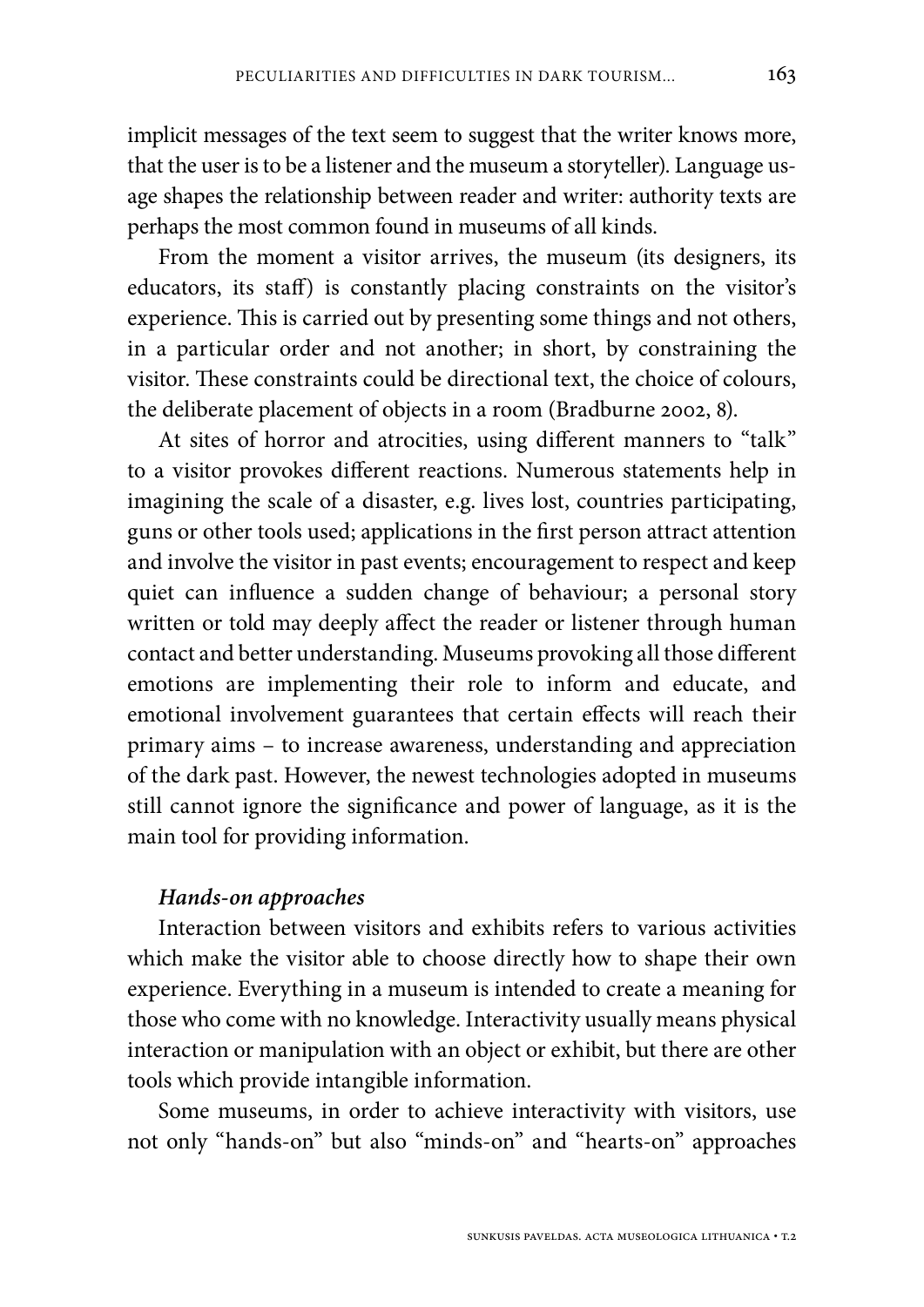(Bradburne 2002). The following table presents a simplification of Bradburne's ideas and the result of analysis on what "minds-on" and "hands-on" approaches consist of and how they differ from each other.

| <b>HANDS-ON</b>                                                                            | <b>MINDS-ON</b>                                                                      |  |  |  |
|--------------------------------------------------------------------------------------------|--------------------------------------------------------------------------------------|--|--|--|
| More interactive activities                                                                | Engages minds on demonstrations,<br>thinking skills                                  |  |  |  |
| Visitors are allowed to perform as<br>they construct meanings and acquire<br>understanding | Encouraging visitors to question<br>and seek answers that enhance their<br>knowledge |  |  |  |
| Learning environment                                                                       | Development of thinking processes                                                    |  |  |  |
| Direct observation, direct experience                                                      | Access to meanings                                                                   |  |  |  |
| Learning by doing, touching                                                                | Learning by searching answers                                                        |  |  |  |
| Uses materials, material-centred<br>activities                                             | Uses texts                                                                           |  |  |  |
| Investigation with object                                                                  | Investigation with meanings                                                          |  |  |  |
| Involvement of minds, knowledge and emotions                                               |                                                                                      |  |  |  |
| Enables visitors to become critical thinkers                                               |                                                                                      |  |  |  |
| Provides a real-life context                                                               |                                                                                      |  |  |  |

Table 4. *Differences between hands-on and minds-on approaches.*  Source: Author based on the literature

Both approaches encourage full involvement in a community: visitors from abroad are included in local activities and local meanings. At sites of death and atrocity, visitors are not looking for actual involvement in risky activities; what they need is to face a fear at a safe distance and analyse the actual meaning of mortality and life. One example is the annual educational programme 'March of the Living' (MOTL), which brings students from all over the world to Poland, in order to study the history of the Holocaust and to examine the roots of prejudice, hate and intolerance. MOTL is a 3 km walk from Auschwitz to Birkenau; it is a silent tribute to all victims of the Holocaust.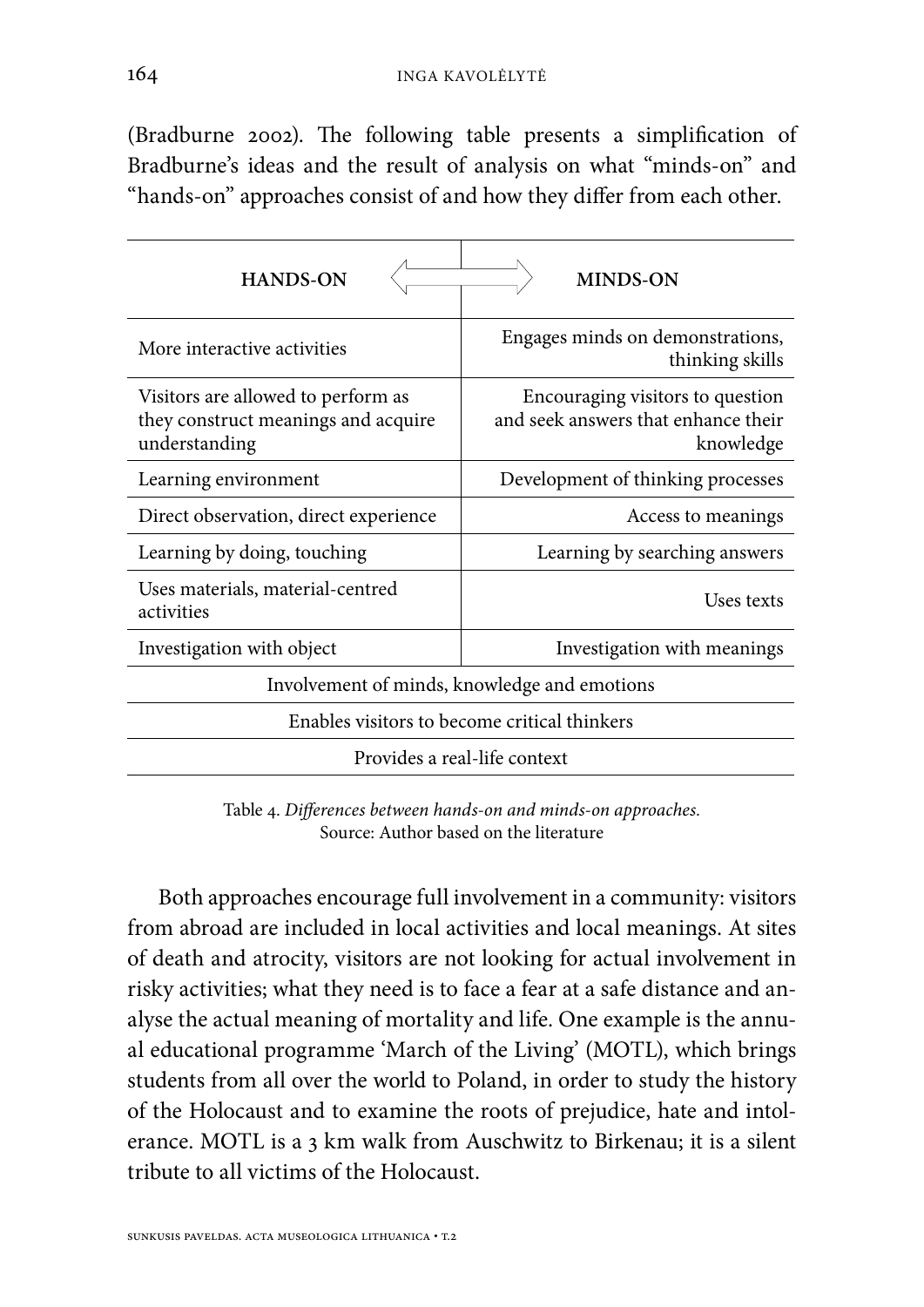Both approaches (hands-on and minds-on) can be adapted to museums, since they overlap with educational goals. Concerning the language used, it relies on the user's ability to decode patterns of intention, and successful exhibits rely on that.

Bradburne (2002) stated that traditionally the coherence of museum activities has been purchased at the price of a loss of variety – the scientist's taxonomy, the curator's schema, the designer's storyline all mitigate against the user's freedom to shape the experience of the museum themselves according to their own needs. In this case, dark tourism destinations experience moral and physical constraints to develop a huge variety of activities, even involving actual interaction between visitors and artefacts, such as the belongings of victims, killing tools, even corporeal remains (such as bones, hair, teeth, etc.).

Coherence of events and locations can be created at dark tourism sites, e.g.: memorial buildings and original locations (houses, locations of battles or natural disasters, former prisons) where the experience as such is to be in the actual location; monuments or memorial tables present specific points of action or have a symbolic informative meaning; technologies can create images or ideas about dark events involving the senses of visitors – hearing (e.g. stories, music), seeing (e.g. movies, videos, documentaries), feeling (e.g. humidity and cold in prison cells), touching (e.g. interactive screens, transport means, some other objects exhibited specifically for hands-on activities), even tasting (e.g. the national food of minorities, such as in the small restaurants and cafes next to Auschwitz-Birkenau offering Jewish kosher food). The means for entertainment and spectacle are excluded because of a moral and ideological perception to respect death and victims. In doing this, the dark sites do not lose the actual coherence they are aiming to reach; simply different means are used in order to sustain the appropriate respect and attitude towards those who suffered.

#### *Presentation of Dark Tourism through Games*

During the 1960s and 1970s museums started to include games in their activities as an educative and informative means. Games more include the aspect of entertainment, however, they confer the ability to see not only the visible but also the invisible relationships among things.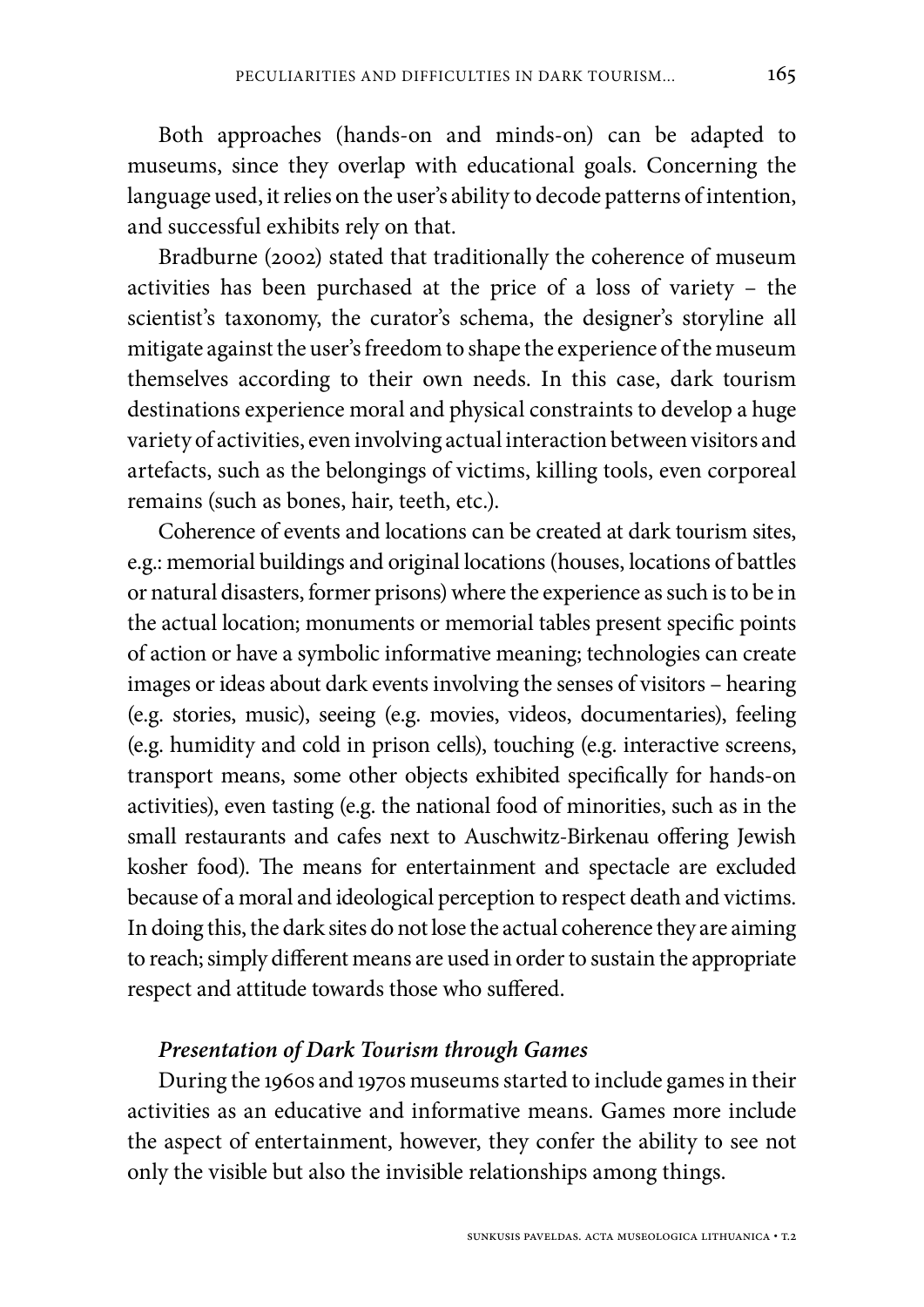Games mainly rely on the user's ability to decode patterns of intention, which leads to discoveries and the individual creation of meanings. Unfortunately, games in dark sites can easily cross the line and become a product of spectacle for entertainment, e.g., the owners of Fort Siloso (island Sentosa, Singapore) installed laser games in the Fort, which seriously affected visitors who are interested in dark sites from the historical perspective.

Notwithstanding this, the challenges of the activity must match the skills of the individual. If the challenges are greater than the skills, the final result in anxiety; if the skills are greater than the challenges, it results in boredom. The depth of involvement is enjoyable and intrinsically rewarding and if the museum experiences can bring the visitor to an optimal experience state, this experience can be life-transforming (Mensch 2004, 16).

#### **2.2.3. Influence of Global Communications Technologies**

Global communications technologies are considered to be books, films, television, also the Internet, which nowadays help us to face the issues of death on a regular – even daily – basis through the news media and popular televised fiction. They increase public awareness about events and places; on the other hand, they have the power to form certain perceptions and shape public interest, e.g. to emphasise some facts but conceal others. The question arises as to whether these kinds of experience can be considered accurate in reflecting the traumas and emotions of sudden or unexpected death.

Global communications technologies have shaped perceptions of what are the significant sites in the political history of the twentieth century (Lennon and Foley 2000). In addition, they can easily become dangerous tools to escalate conspiracy theories. As a result, some technologies can and are used in order to speculate some sites to become touristic places. In such a way, the visitor is able to associate real time with past events and experience shock effects that words can rarely achieve.

Cinematography is also widely used in dark tourism when original sites become attractions in their own right, because of their presentation in movies, which is strong enough to motivate visiting. Dark tourism sites are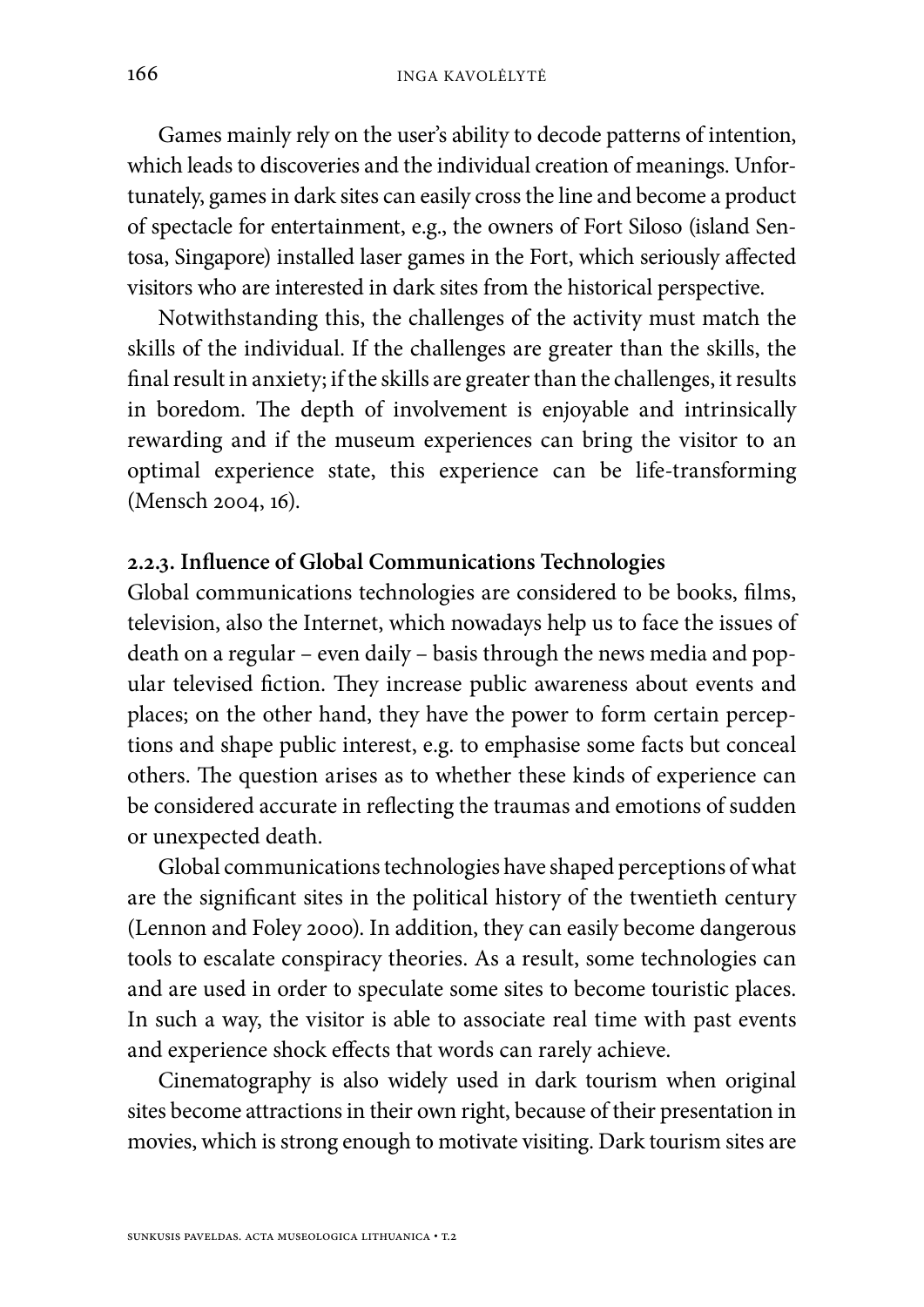commoditised and broadcasted by the mass media as mythical archetypes that reinforce the social bondage and cultural values of every society.

Film set constructions themselves become an attraction, e.g., the development of Steven Spielberg's production of *Schindler's List* (1993) inspired the creation of 'The Schindler Tour' in Cracow (Poland); the 2002 historical drama directed by Roman Polanski, *The Pianist*, attracted tourists to get familiar with war action in Warsaw; the story of Anne Frank inspired the creation of several plays, films and documentaries, the establishment of statues, memorials and several museums. Through the usage of global communications technologies, stories reach wider audiences and present horrific events through individual and personal perspectives rather than general historical points of view.

The problem is that films usually present both a conflict and mediation between real facts and created stories. Even real places in movies are just constructions and fictions. On the other hand, some places are real and still exist, but are turned into touristic destinations. Lennon and Foley stated the opposing idea that non-interpretation and non-development of dark events and sites can lead to destructive conclusions, when future generations not only stop respecting the past and victims of human atrocity, but start to forget or ignore the incidences of terrible periods of human history. In such cases "dark movies" can partly explain tourists' motivation to go to such places in terms of their selection, interpretation and also appreciation.

Computer technology, the Internet, digital stores and modern information and means of communication do not only create an emotional experience, but work as providers of information and education and create memorials. Unmediated access to videotaped and online Holocaust survivor testimony already constitutes a new mode in connecting postmillennial youth directly to the disappearing generation of Shoah (the Holocaust) eyewitness.

Social memory is created through contemporal changes. For the previous generations, this was related primarily to their need to express grief for the mass death. The new memorials of today, however, provide interactive experiences which allow the selection of information from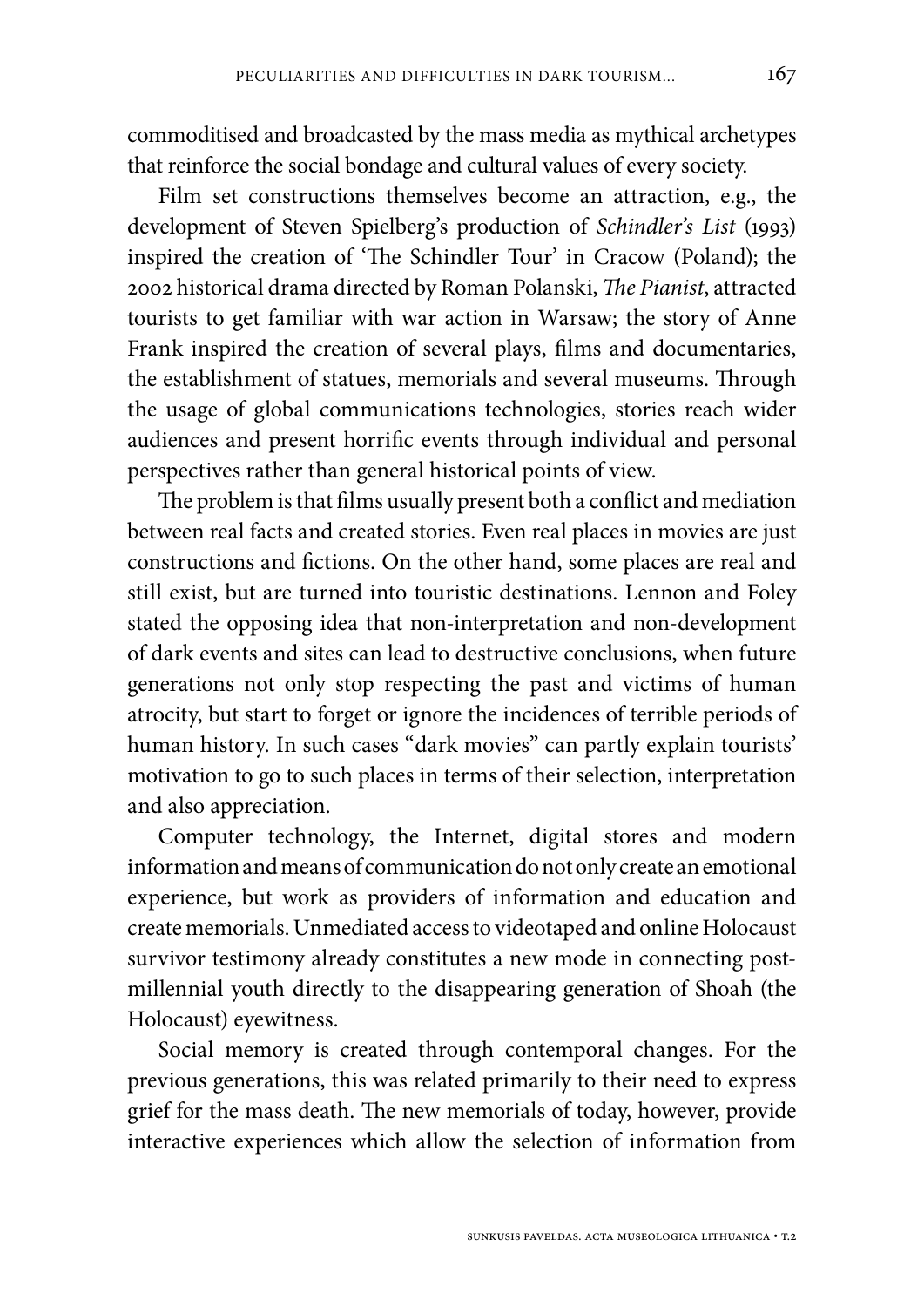a vast range of materials (Winter 2009, 621). Global communications technologies have collapsed space and time and made dark tourism a phenomenon typical of the twentieth century (Lennon and Foley 2000).

#### **2.3. Dark Tourism as a Business and its Management Implications**

The twenty-first century has resulted an intensive development of production, which has had a great influence on the behavioural changes and changes in tourist demand. Death and grief started to be treated as an industry with a certain production for consumption, and sites of death and atrocity set certain strategies to deal with specific tourist behaviour in such sites.

An emphasis on the social role of museums has recently increased: it has become about interaction between "us" (as persons, as society, as community) and "our" material environment. What really matters is the combination of object values and human beings. One of the reasons for having museums is not simply to conserve and store objects but to preserve the information or knowledge that objects embody.

The management of a site strongly depends on the purpose and implementation of its exhibits, therefore, museums can be divided into three main categories: "community museums", "inclusive museums" and "*lieux de mémoire*" (Mensch 2004, 7–8):

1 – traditional museums emphasize "object accountability", i.e. artefacts provide significance on their own. COMMUNITY MUSEUMS, instead, grow from below, rather than being imposed from above. They arise in response to the needs and wishes of people living and working there and actively involve them at every stage before the museum is open and functioning. There is no clear distinction between curators, governing bodies and visitors.

2 – inclusive museums try to achieve cultural inclusion through the representation of and participation and access for individuals or communities that are often excluded. The aim is to improve quality of life, inspire greater tolerance towards social groups, educate visitors and contribute to societal changes in the future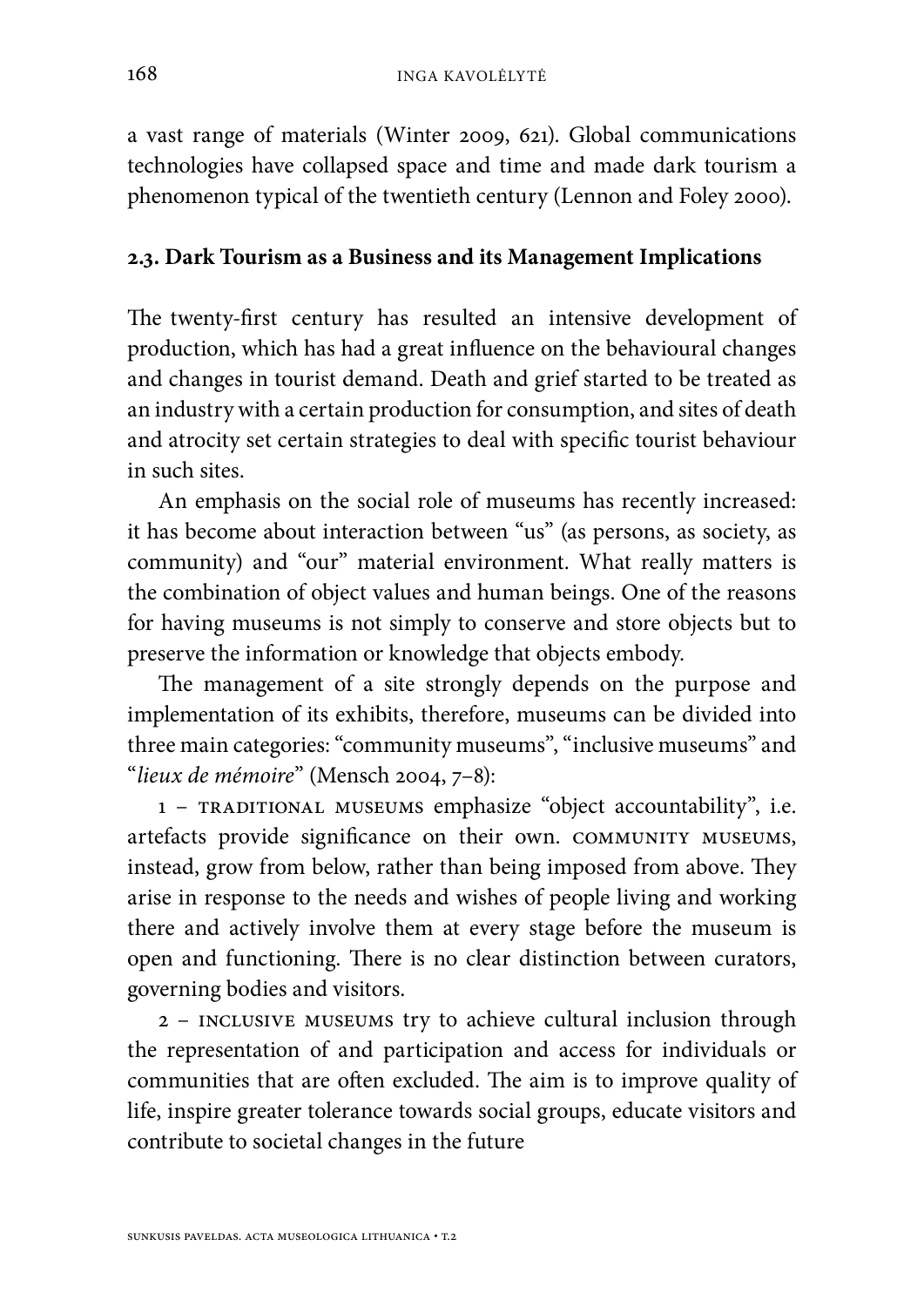3 – "*lieux de mémoire*" are places of collective memory. People are surrounded by no-man's lands. Every group within society has its own knowledge and perception about the past: they are "creators of a history" and it depends only on them as to which period of time draws attention, what is emphasised and what is concealed.

This categorisation has occurred because of a transition from service delivery to experience creation, because of the experience economy and increased demand for inclusion in activities.

### **2.3.1. Development of the Grief Industry**

During the twentieth to twenty-first centuries, tourism demand changed because of changes in social systems (e.g., increased leisure time, flexible working hours, higher income, late formation of families, health status, communication and information technologies, etc.). One specific feature of tourist demand is increased differentiation and individualisation. There has been a shift towards demand for non-standard products and services, with a particular emphasis on quality. Also independent tourists need to take more risks and try to confirm their individuality (Pavlic 2009, 8). Nowadays, the elements of the dominant life model of modern industrial society are work-living leisure-travelling. The new life model has special characteristics in the area of leisure and modern tourism (Pavlic 2009, 8):

- 1. Personal activity instead of passivity at a strange experience
- 2. Spontaneity instead of complete organisation and planning
- 3. Social contact instead of detachment, loneliness and isolation
- 4. Relaxation instead of fatigue and stress
- 5. Amusement instead of disappointment and constant competition

Considering dark tourism sites, the last two statements come into confrontation with the general idea of death representation. This shows that dark tourism does not fully fit into the description of typical tourism activity. However, there are places which have turned such moments of history into entertainment for the sake of being more attractive as tourist destinations (such as the "Happy" Cemetery in Romania, the Museum of Medieval Torture in the Czech Republic, the London Dungeons, etc.). Even though all of these places are still embraced under the definition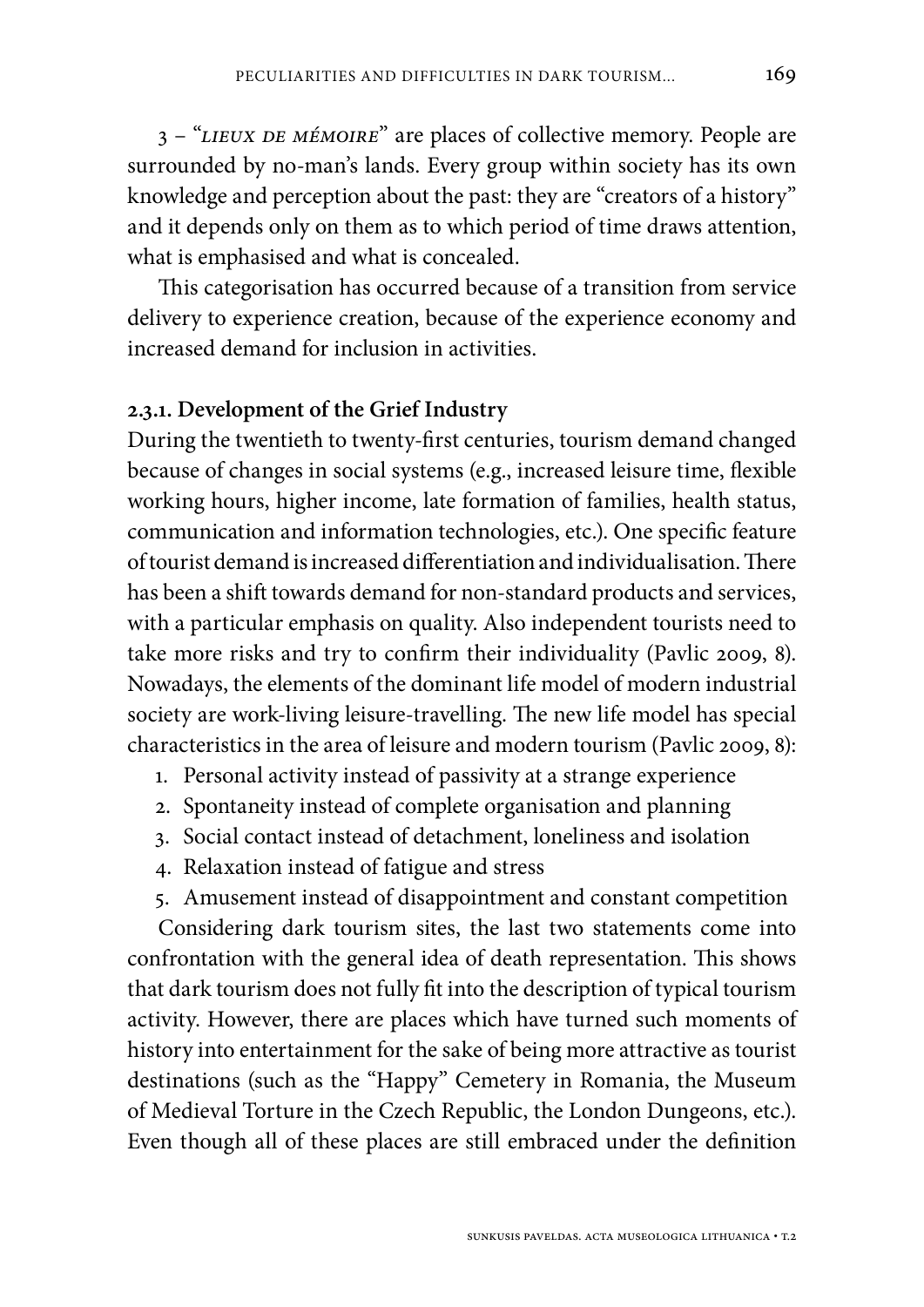of dark tourism sites, the representation, their management and the idea behind each of them differs.

The grief industry frames the ideas of spirit, God, self-actualisation and psychic energy in a form of emotional pain towards people who are gone; however, there is no universal or normative pattern of grieving. Dark tourism also can be considered as a part of the grief industry, because many visitors are face with actual representations of death in a form of tourism. Even though grieving is considered to be a social process, however, reactions to dark events differ, also depending on how a person faces this issue: for example, in previous generations silence was more the norm. Many Holocaust survivors rebuilt their lives and never spoke about what they had witnessed, and survivors often say that burying the horrors was the only way for them to function (Zaslow 2005).

Today there are far more rules, society encourages everyone to talk about everything they are feeling, and thus dark tourism destinations use this "strategy" in order to create a memorable experience for visitors by having storytellers who witnessed cruel events, using technologies to show filmed materials and sound effects as archival proofs and using material artefacts and the belongings of actual victims to provide an impression of the reality of events.

The grief industry is "selling" an intangible aspect – an ontological security. This refers to situations that cause people to question the meaningfulness and reality in which they participate. 'Ontological security is bought through various institutions and experiences that protect the individual from direct contact with madness, criminality, sexuality, nature and death' (Sharpley and Giddens 2008, 581). Death is the only unavoidable condition characteristic of humanity which all societies inevitably have to address, therefore, dark tourism destinations provide this possibility of encountering death at a safe distance. What "black spots" provide for tourists is the satisfaction of the need for a sense of survival and continuation.

#### **2.3.2. Particularities of Visitor Behaviour Management**

Over time, dark destinations have been turned into touristic places, where visitors try to adopt their consuming habits typical for other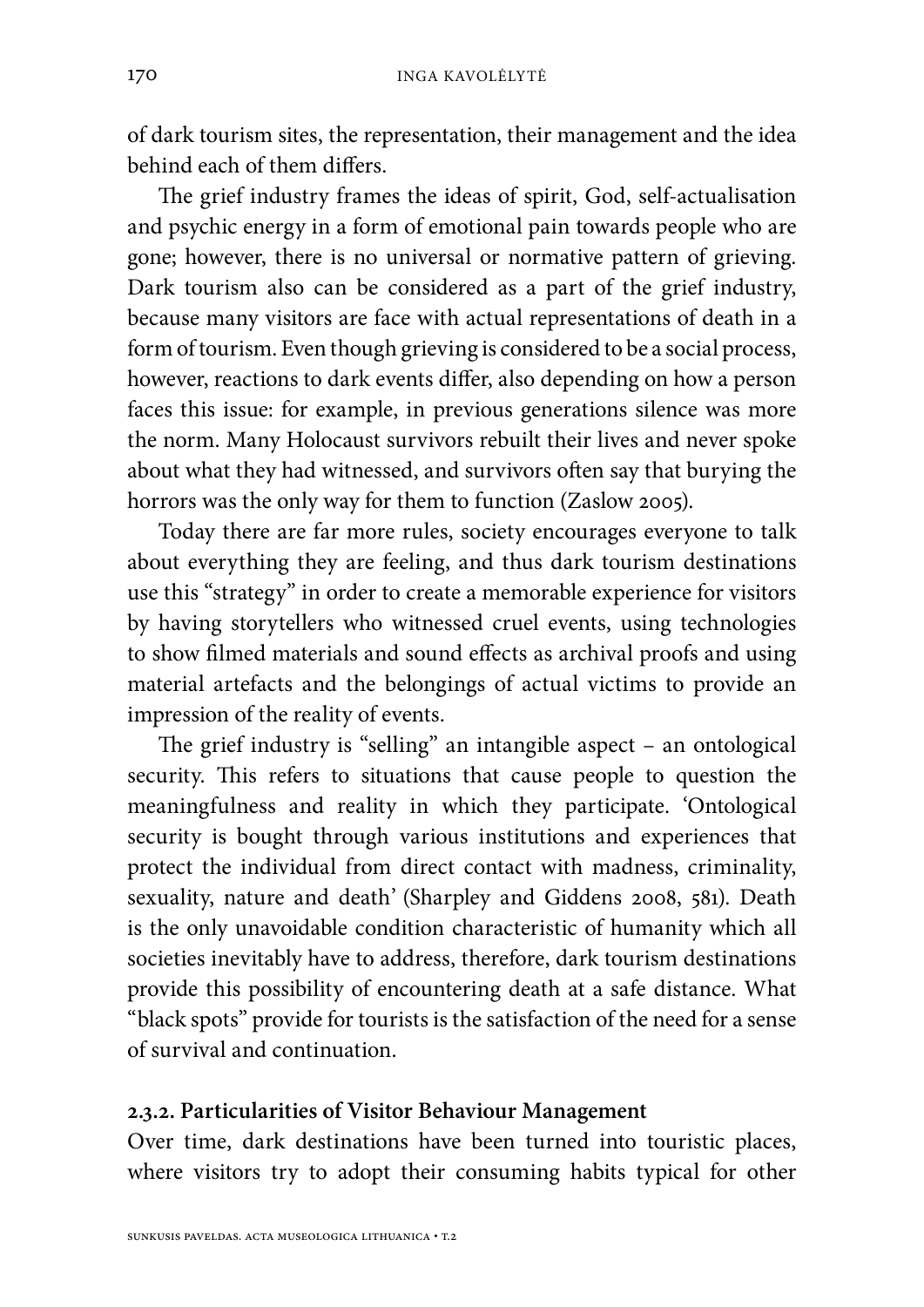types of tourism, practically ignoring the different conditions and ideas behind "dark sites". However, the behaviour of visitors and consumption of atrocity sites in a certain way reflects and explains contemporary approaches to mortality. The behaviour of visitors came under scrutiny when tourists started to create inappropriate self-portraits or images with thumbs up at the holocaust memorials. It is a problem that visitors want to capture a moment at such a place, but they do not know how to do it.

It comes as no surprise that tourists are used to having entertainment during their travelling, thus, there are similar expectations at dark sites, since they have been considered as more touristic locations, not always as memorial places which require a certain type of respect and behaviour. The management of tourist behaviour still strongly depends on the types of tourist coming to such sites and their expectations and perceptions. Yaniv Poria identified three types of tourist (Farmaki 2013, 284):

- those wanting to feel connected to history
- those wanting to learn
- those with no motives linked to the historic site visited

This categorisation helps dark site managers to develop basic strategies corresponding to possible visitor behaviour at a destination. A visitor's experience and involvement, also a behaviour, depends on their intensity of interest, familiarity with events and perceptions placed on the attraction. In order to understand the behaviour of visitors the important focus is on their motivations to travel to such sites.

The universal type of tourist no longer exists: there are various different types that represent the real dynamics and require segmentation according to their needs and requests. Thus, tourism faces a necessity to adapt tourism policy to these changes and adjust the offer to match the requirements of tourism demand (Pavlic 2009).

### **2.3.3. Dark Spot Consumption and the Issue of Commodification**

In early times, most death rituals (e.g., funeral, burial, cremation) took place in the domestic space with a dead body still physically present. These ritualised practices often involved other people (e.g., friends, neighbours). In the 1880s-1890s there was a shift from domestic spaces to civil institutions (nursing homes, hospitals, funeral parlours). These are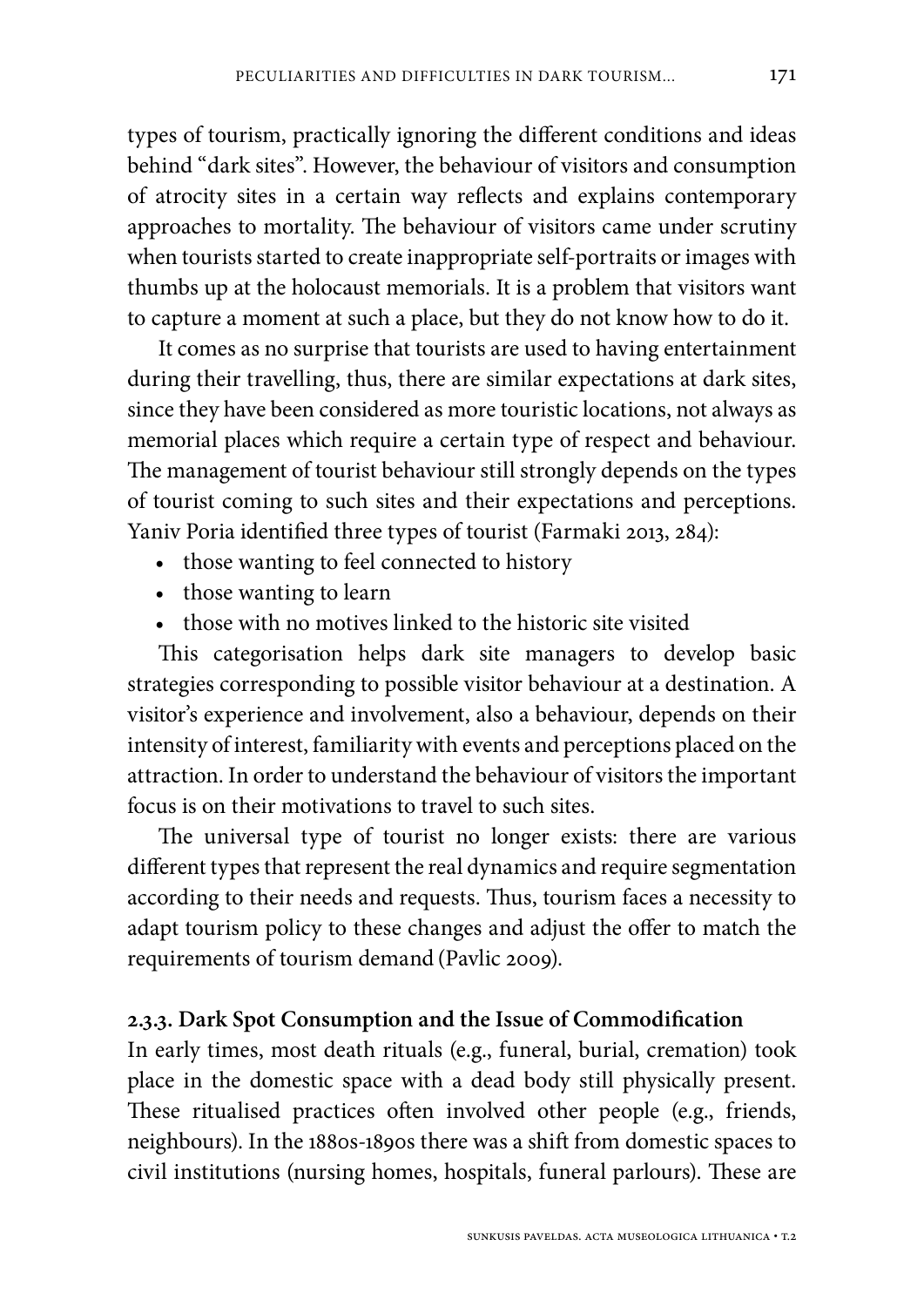the first examples of death appearing in public spaces, when domestic rituals started to co-exist with public ones.

Nowadays 'people continue to respond to dying and death, not as unconnected individuals, but as members of networks of interpersonal relationships /.../ expanding out from the domestic context' (Stanley and Wise 2011, 2) There are three stages of ritual progression (Stanley and Wise 2011, 7):

- Separation from everyday activities and removal from everyday time and space
- Mimetic re-enactment (imitation) of some aspects of the crisis
- Re-entry to the everyday world

These steps are considered boost the development of dark sites in the twentieth and twenty-first centuries as touristic places.

Dark sites have reorganised dimensions of time and space in order to present human atrocity, also acquiring a material form. It is an 'oftencontentious consumer activity that can provoke debate about how death and the dead are packaged up and consumed within the modern visitor economy' (Institute 2014). Those who live in the locations of such attractions have turned horrific events into profitable businesses.

Commodity tourism commodifies knowledge, travel experiences and destinations. Consumers, because of their expectations, are searching for simplified, selective, stereotyped marketing images. Their perceptions of places must be managed with simplistic, standardised presentations, which is inimical to education (Douglas and Derrett 2001, 190–191). As a result, this leads to commercialisation in order to satisfy increasing demand.

The phenomenon of commodification comes from modernity – from significant changes in society, industry and science, also the reduced influence of the church over society broke down barriers between the sacred and profane. Modernity opened places of dignity and respect up to mass tourism. Death has become a commodity for consumption in a global communications market. The following figure presents the consumption and selling of death as a product: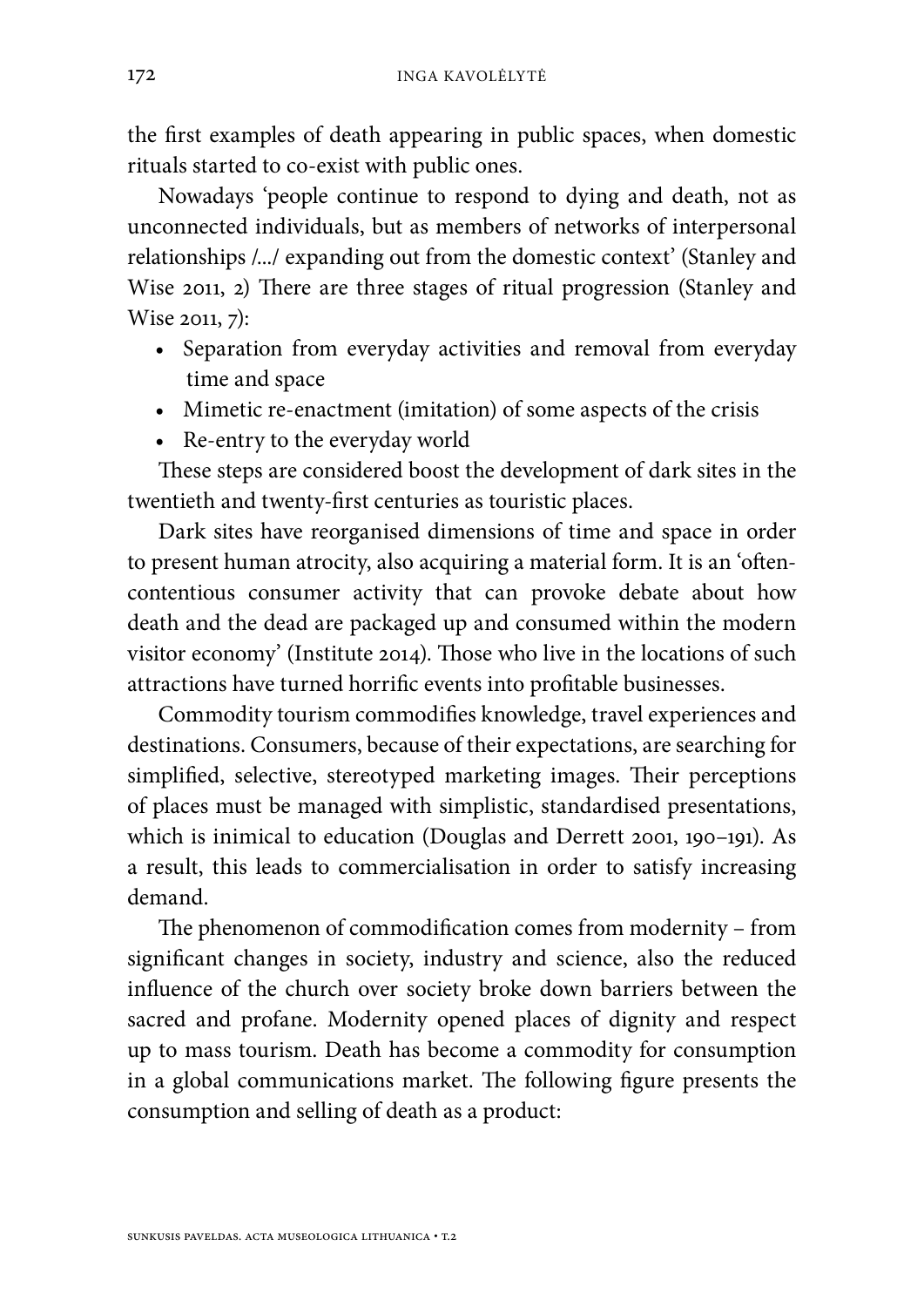

Figure 1. *Dark tourism consumption.*  Source: Author based on the literature (Stone and Sharpley 2008, 583)

An "absent" death is made "present"; past deaths are turned into modern products of consumption. It becomes difficult or sometimes impossible to appreciate the dimension of time. The social neutralisation of death can help to suppress its disruptive impact for the individual. 'We see death, but we do not touch it' represents the exact idea of horror and destruction places. Now more than in prior generations, people deal with both real and represented images of death. Encountering the "other's" death satisfies curiosity without directly immersing oneself into dangerous experiences.

On the other hand, a dark site visitor has to deal with two possible emotional states – acceptance and confrontation. Educational, entertain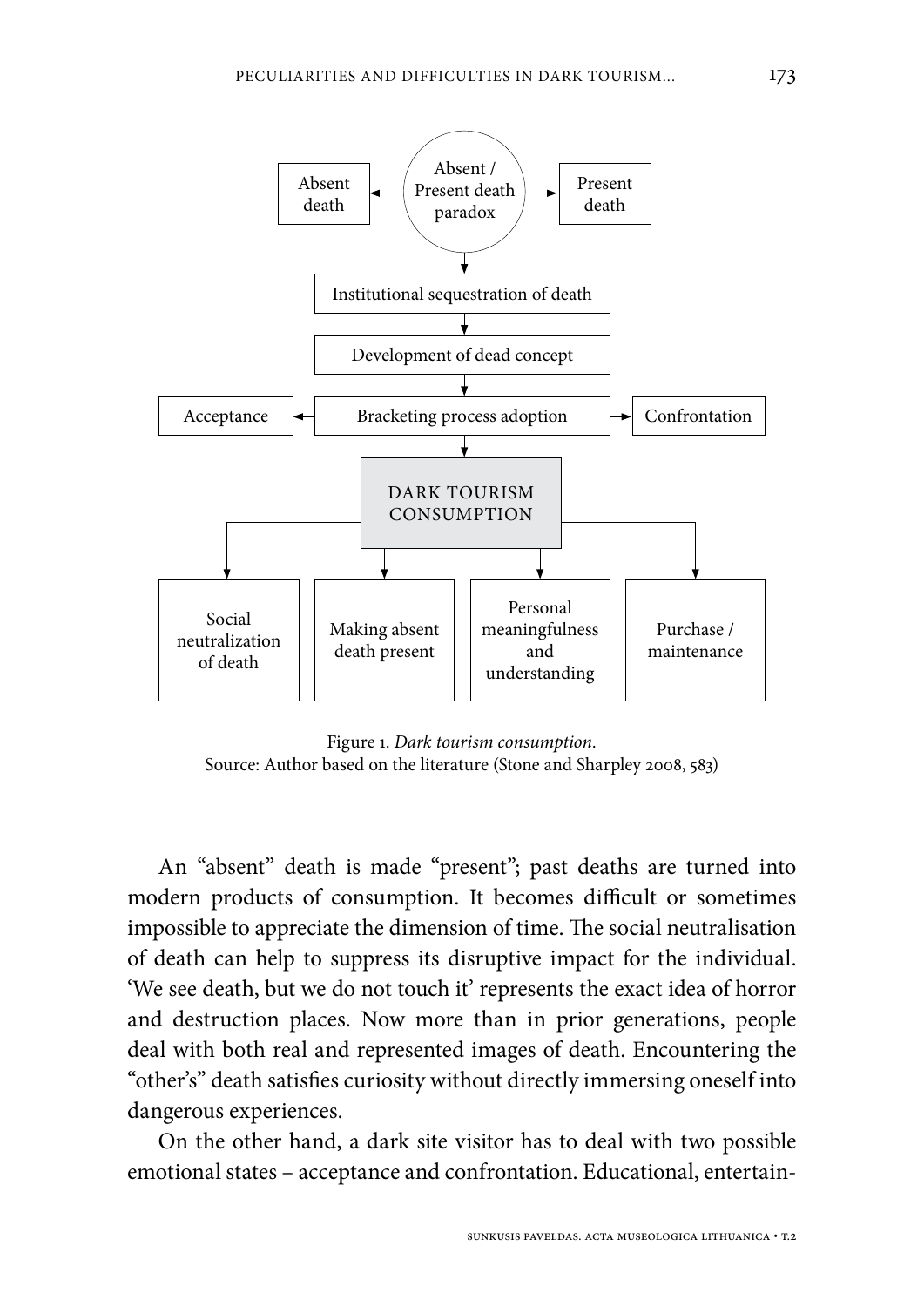ment and memorial techniques neutralise the impact of mortality in a certain way, i.e., it is never a real encounter with actual death, but meeting a presentation and interpretation of it.

Dark tourism became an "immoral" promotion of death and disaster where time also plays a role, as the recent events that are vivid in one generation's mind become the increasing distant past for subsequent generations (Ryan, Page and Aicken 2005, 189). The problem is that tourists' desire for "dark" experiences overlook the essential idea of emphasising the message about humanity's mistakes and cruel behaviour.

### **2.3.4. Commodification of People and Monuments**

Commodity tourism needs a simple classification of people and places. Therefore, it results in a need for stereotypes. Pedagogical power used in dark destinations can help to avoid stereotyping by exploring cultures and beliefs of people, analysing how they construct and share their communal identity differently. What matters is 'the sensitivity with values that distinguishes an educational tourism experience from one based on commodified, stereotyped caricatures of people' (Lennon and Foley 2000). On the other hand, monuments function as pivotal objects of destinations. Educational commentary is necessary in such cases, in order to address issues that those objects symbolise. In addition, Stone and Sharpley stated an opposing idea, that 'dark tourism can potentially transform the seemingly meaningless into the meaningful through the commodification, explanations and representations of darkness that have impacted upon the collective self' (Stone and Sharpley 2008, 588). Here we see a clash of two ideas of what is better – silent respect for victims and the possibility to forget dark events faster, or a death as a product, however adapted to a modern consuming society.

As a result, we have a different acceptance and appreciation of information when visiting a dark destination, than in simply "classroom teaching". However, a clear turn towards the consumption of death should not make us forget the elementary ethical rules, but encourage us in proper respect instead of making caricatures or jokes of dead people and their suffering.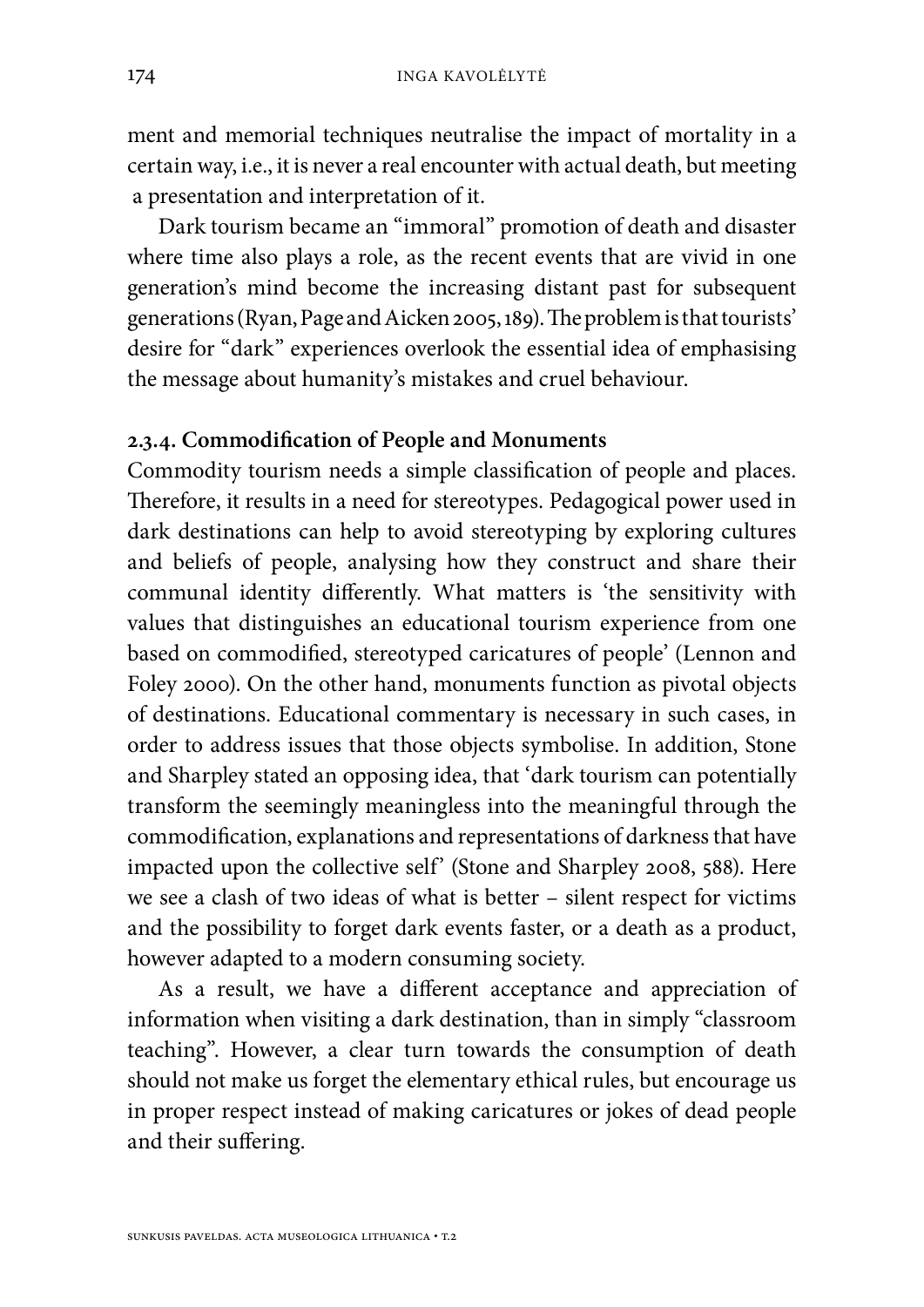#### **2.3.5. Commodified Service vs. Value of a Destination**

Commodity tourism has shown little inclination to nurture tourists' levels of understanding because it is concerned primarily with marketing, services and infrastructure. The commodity starts at the moment when the focus shifts from the content and perception of a place towards an emphasis upon services. As a result, superficial services are provided, as the focus is to cut prices and omit "useless" information and analysis of a location, which leads to a shallow understanding of the destination. In such situations, tourists are not provided with full information; they get an inaccurate and simplified picture both about the history and the importance of a location.

In order to explain the main reasons for the consumption of dark tourism, Graham Dann identified eight motivating factors (Ryan, Page and Aicken 2005, 221), among them "fear of phantoms" (overcoming childlike fears), the search for novelty/difference, a more basic "bloodlust", the desire to reaffirm the benefits of progress, a more practical level - "dicing with death" - that is, undertaking journeys or "holidays in hell" that challenge tourists or heighten their own sense of mortality. Also, consuming habits reflect the general understanding and importance of dark sites according to the behaviour visitors express being there.

There are four perspectives on how dark tourism can be consumed by visitors (Ryan, Page and Aicken 2005, 222):

- a) *Consuming tourism as experience* interpretation of tourism within the social world. Dark tourism experiences may be consumed in order to give some phenomenological meaning to the tourists' own social existence. In each case, it is a fascination not with the manner, but the meaning or implication of individual/mass death.
- b) *Consuming as play* people utilise objects as a resource or focus for interaction with other consumers. The consumption object becomes a vehicle for the achievement of broader, interpersonal goals. In the tourism context, this may be a "performative, reciprocal" role, or the sharing of unusual, extraordinary or dangerous experiences.
- c) *Consuming as integration* consumers integrate self and object, allowing themselves access to the object's symbolic properties.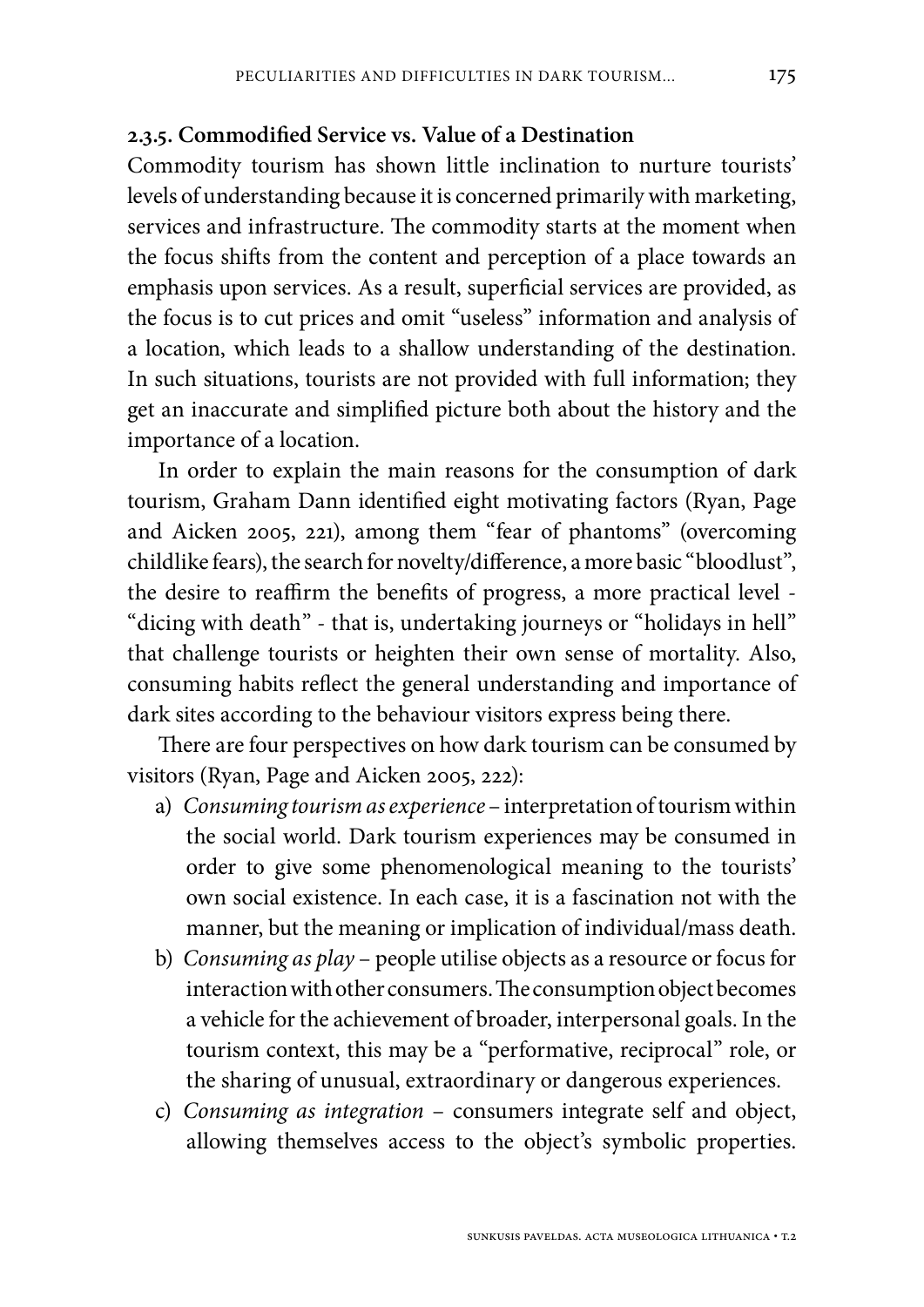This may occur by integrating particular experiences into the self-concept (e.g., adventure tourism) or by adapting the self to particular destinations, modes of travel or experience.

d) *Consuming as classification* – tourists seek to experience travels which are status symbols. In the case of dark tourism, this may be sought through travelling to places that are dangerous for the tourist.

This classification demonstrates that a fascination with death may often not be the principal factor driving the consumption of such experiences. There is a relationship between the consumption of dark tourism and the way in which modern society responds to death and mortality. Firstly, dark tourism destinations are created in a certain way to educate visitors, maintain their interest in past events and raise their understanding. Secondly, the commodification of dark tourism blurs the limits between past and present, between death and life, by allowing tourists to immerse themselves in dark experiences through texts, images and real people's stories. Finally, dark sites follow the idea of representing a meaningful messages to the public, avoiding cynical and too entertaining representations.

In short, "consumption" does not always mean "standardisation" and "stylisation", or that death is just another topic for the product of entertainment. "Black sites" also provide an opportunity for individuals to address issues of personal meaningfulness through the representation of the past. As Stone and Sharpley concluded, "dark tourism may have more to do with life and living, rather than the dead and dying" (Stone and Sharpley 2008, 590).

### **Discussion**

There exists a brutal realisation of the difference between real memory (social and unviolated) and history. The difference between those two has deepened in modern times with the growing belief in the right and the duty to change, therefore, history and memory became far from being synonymous and now appear to be in fundamental opposition.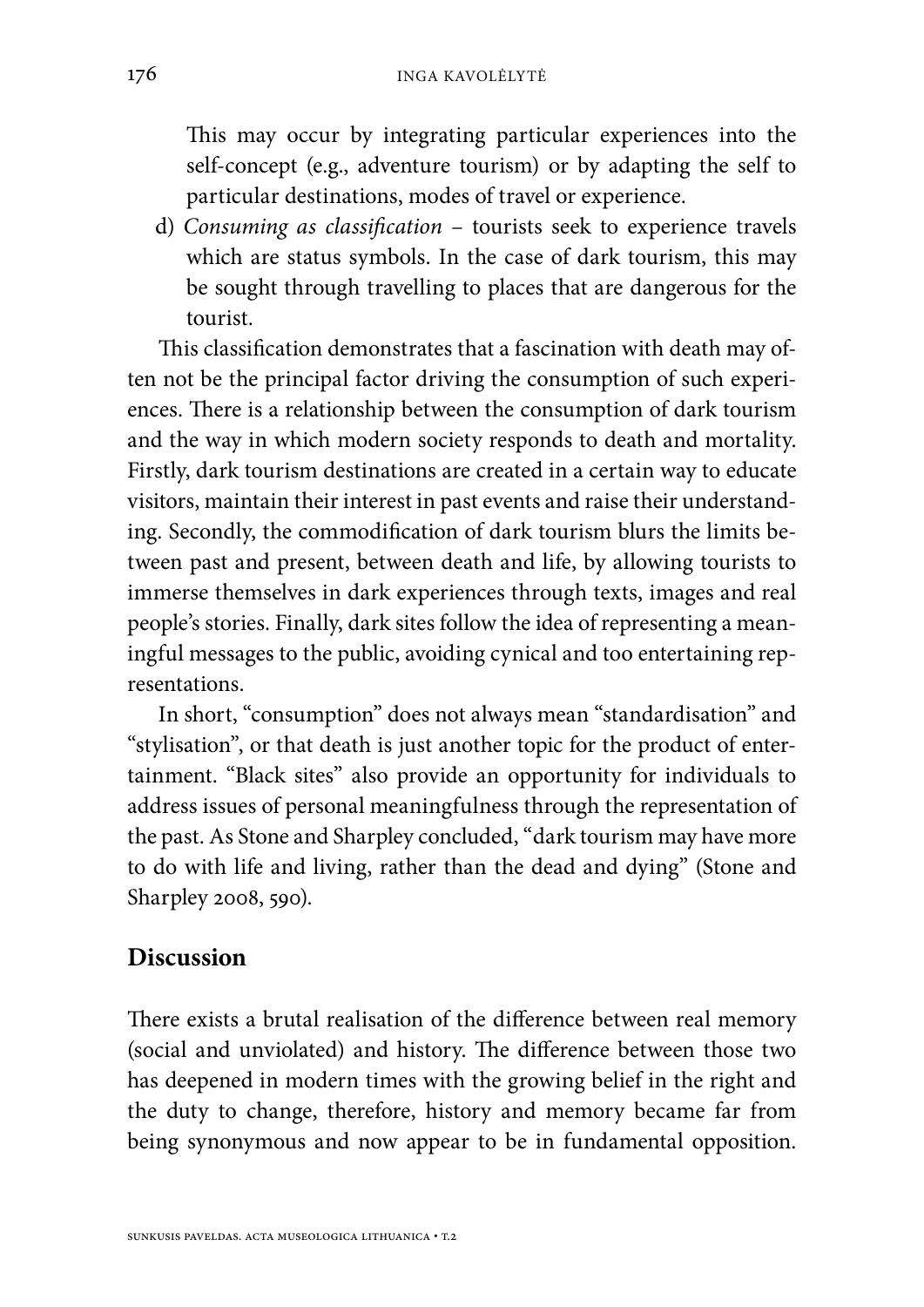Painful memory is an ultimate challenge to our capacity for symbolic representation and our narrative abilities.

In dark tourism destinations, tourists are trying to understand and to cope with the impossible:

- first, *acknowledgement* of what happened. As unbearable as it is, the event memorialised at the site actually occurred;
- second, *acceptance* that the event is in the past. Something like it may be happening now or may happen in the future, but this particular discrete event is definitely in the past;
- third, *recognition* that the event memorialised is utterly unique and not repeatable (MacCannell 2011, 179).

Visitors express a need to visit dark sites in order to face themselves and learn about the limits and possibilities of human culture, also about the potential violence and cruelty of humankind. However, such a desire can be followed by traumatic experiences and cause mental distress. This possible causality of negative effects for visitors distinguishes dark tourism from mass tourism.

Various types of classification of dark tourism express different levels of tourists' demand to engage with disturbing experiences. Moreover, the possibility of a traumatic experience may cause negative and selfdestructive effects, what do not match the primary idea of mass tourism, which mainly focuses on providing leisure and entertainment for tourists. However, dark tourism destinations focus on providing sensations, and the most effective of these are considered to be fear, grief, humiliation, frustration and despair. Also, visits to dark sites contain the power to transform the understanding of the meaning of life for visitors, providing them with an opportunity to interact with others' death in a secure environment.

Since the sufferings of past lives are long gone, only the living – the tourists – can hold within their souls thoughts of the suffering of the dead. Dark places teach us what horrors and at what scale people can hold power over other people in the name of ideology, race or religion; they show us the results of intolerance and hatred. As the freelance travel writer Andy Jarosz posted in his blog '*these places /.../ will sadly not*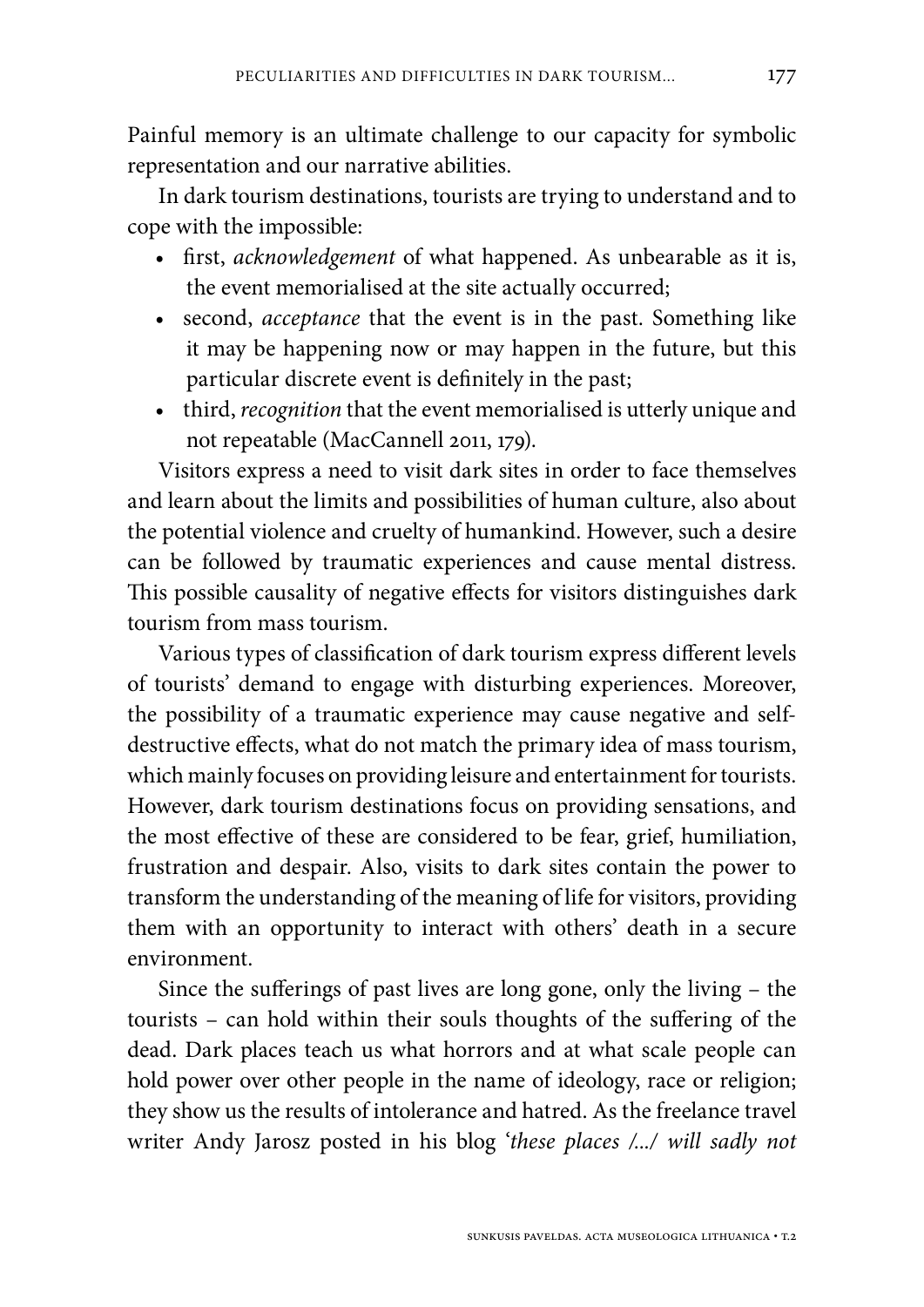*prevent horrors from re-occurring, but they just help to educate the next generations of the costs that are associated with man's inability to live in peace*' (Jarosz 2009).

## **Results**

The research highlights links between taboos in societies and their transformation into products of consumption and links between psychological, material, managerial and historical factors.

- The darkness in dark tourism is socially constructed, rather than objective fact. It is not death or the dead that should be considered, but living people's perception of them.
- The main paradox reflects the idea that a *Real death of Self* is institutionally isolated or made absent from the public gaze and a *(Re)created death of the Other* is made present thanks to popular culture channels. What matters is that *real* death is treated as the normal death of *ordinary people*, meanwhile, an *abnormal* death belongs to *significant others*.
- Death is inevitably vulnerable to kitschification, because it requires "implantation" into something else that is comfortable and safe to deal with and observe. Dark tourism provides a safe space in which to consume otherwise taboo topics through tourism information, entertainment and educational programs about death, dying and mortality.
- Dark tourism sites act as contemporary communicative spaces of morality and guardians of history in a terms of heritage, and also as symbols of hope, tolerance and peace. The main feature encompassing all dark tourism destinations is to inform visitors about actual cruelties of humankind, stimulate empathy with past victims and make any future repetition of such events less likely.
- The motivation to consume dark tourism is not to experience *death per se*, but as a *memento mori* through mortality narratives, education, entertainment and memorialisation. On the other hand, atrocity tourism may anaesthetise rather than sensitise visitors,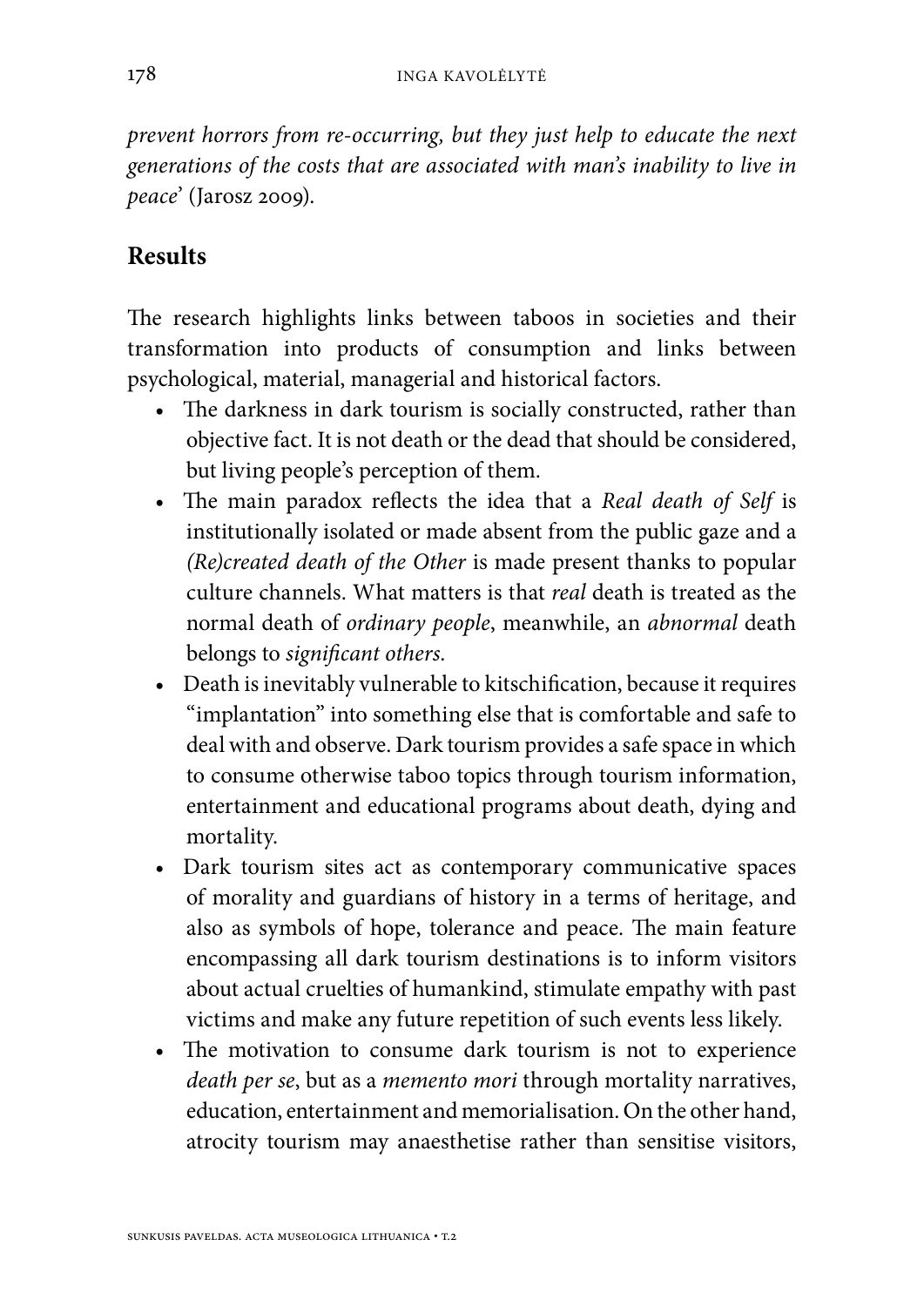making horror and suffering more normal or acceptable, rather than shocking and unacceptable.

- The creators, interpreters and managers of atrocity heritage are likely to have quite different motives and objectives than the visitors. Managers create anti-racist, anti-militaristic and multiethnic agendas, meanwhile for governments the principal function of heritage can be switched to a practical legitimation of dominant ideologies and jurisdictions, which could reflect a means of manipulation to adjust heritage to predominant power relations and values.
- Fear is not material but a universal deep emotion, and our appetite for consuming death is associated to a much older fear of being killed ourselves. Therefore, dark tourism destinations do not only act as sites producing pleasure in extreme danger, but also perform a role leading to understanding that life and death are inextricably linked. This not only leads to the satisfaction of extreme needs, but works as a subconscious means by which to appreciate life and the living.

### **Bibliography**

- 1. Ashworth, Gregory J. 2002. "Holocaust tourism: the experience of Krakow-Kazimierz. Atrocity, heritage and tourism: the management of dissonance." *International research in geographical and environmental education* 11, No. 4: 363–367.
- 2. Ashworth, Gregory J. 2004. "Tourism and the heritage of atrocity: Managing the heritage of South African apartheid for entertainment." *Tourism seeks new horizons*, ed. by T. V. Singh, 95–108. Oxfordshire: CABI Publishing.
- 3. Bal, Mieke, Jonathan Crewe and Leo Spitzer. 1998. *Acts of memory: cultural recall in the present.* Hanover: Dartmouth College.
- 4. Bradburne, James M. 2002. *Museums and their languages. Is interactivity different for fine art as opposed to design?* Frankfurt.
- 5. Cohen, Eli H. 2011. "Educational dark tourism at an in populo site. The holocaust museum in Jerusalem." *Annals of tourism research* 38, No 1: 193–209.
- 6. Douglas, Norman, Ngaire Douglas and Ros Derrett. 2001. *Special interest tourism*. Australia: John Wilet&Sons.
- 7. Erll, Astrid, and Ansgar Nunning. 2008. *Cultural memory studies*. *An International and Interdisciplinary Handbook.* New York: Walter de Gruyter.
- 8. Farmaki, Anna. 2013. "Dark tourism revisited: a supply/demand conceptualisation." *International journal of culture, tourism and hospitality research* 7, No 3: 281–92.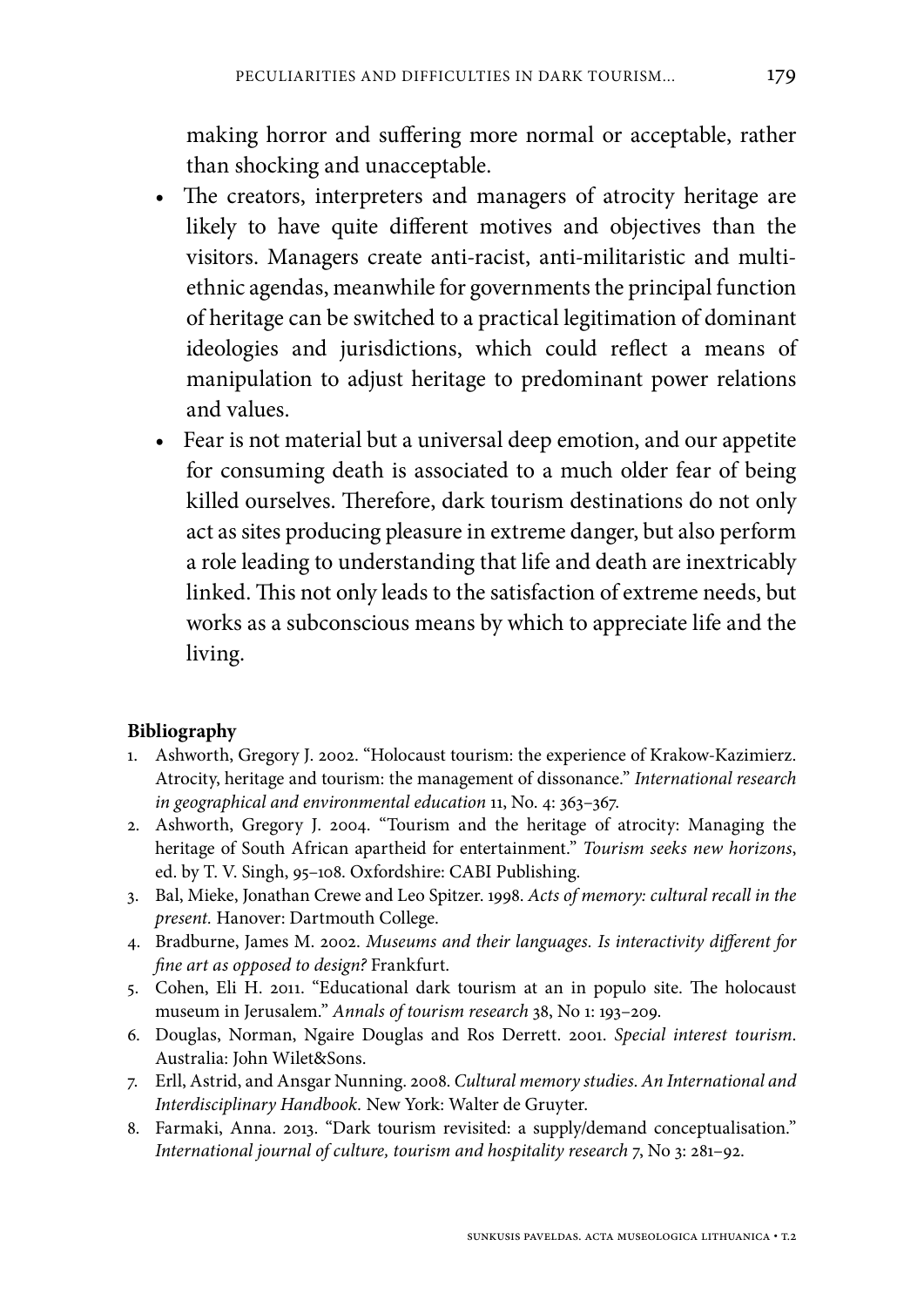- 9. Institute. 2014. *Institute for Dark Tourism Research*. Accessed January 15, 2015. [http://](http://dark-tourism.org.uk/) [dark-tourism.org.uk/](http://dark-tourism.org.uk/).
- 10. Jarosz, Andy. 2009. "Dark tourism voyeurism or a valuable education?" *501 places*, September 27. Accessed January 15, 2015. [http://www.501places.com/2009/09/dark](http://www.501places.com/2009/09/dark-tourism-voyeurism-or-a-valuable-education-of-our-society/)[tourism-voyeurism-or-a-valuable-education-of-our-society/](http://www.501places.com/2009/09/dark-tourism-voyeurism-or-a-valuable-education-of-our-society/).
- 11. Joy, Annamma and Eric Ping Hung Li. 2012. "Studying consumption behaviour through multiple lenses: an overview of consumer culture theory." *Journal of Business Anthropology* 1, No 1: 141–173.
- 12. King, Nicola A. 2000. *Memory, Narrative, Identity. Remembering the self*. Edinburg University Press.
- 13. Korstanje, Maximiliano E. and Stanislav Ivanov. 2012. "Tourism as a form of new psychological resilience: the inception of dark tourism." *Cultur. Revista de cultura e turismo*: 56–71.
- 14. Kuutma, Kristin. 2012. "The Implementation of UNESCO's 2003 Convention". Paper presented at the first ICH-Researchers forum, Paris, France, June 3.
- 15. Lennon, John, and Malcolm Foley. 2000. *Dark tourism: the attractions of death and disaster.*  London: Thomson Learning.
- 16. Levitt, John L. 2010. "Death on display: Reifying Stardom through Hollywood's Dark tourism." *The Velvet Light Trap* 65: 62–70.
- 17. MacCannell, Dean. 2011. *The ethics of sightseeing.* University of California Press.
- 18. Mensch, v. Peter. 2004. "Museology and management: enemies or friends? Current tendencies in theoretical museology and museum management in Europe." Paper presented at Museum Management Academy, Tokyo.
- 19. Miles, William F. S. 2002. "Auschwitz: museum interpretation and darker tourism." *Annals of tourism reseach* 29, No. 4: 1175–1178.
- 20. Nora, Pier. 2005. "Between memory and history: les lieux de mémoire." *Jstor* 26: 7–24.
- 21. Pavlic, Ivana. 2009. "The characteristics and specific features of modern tourist demand." *Annals of DAAAM and Proceedings*: 701–710.
- 22. Podoshen, Jeffrey S. and Joseph McVinker Hunt. 2011. "Equity restoration, the Holocaust and tourism of sacred places." *Tourism Management*: 1332–1342.
- 23. Robb, Erica M. 2009. "Violence and recreation: vacationing in the realm of dark tourism." *Anthropology and humanism* 34, No 1: 51–60.
- 24. Ryan, Chris, Stephen J. Page and Michelle Aicken, eds., 2005. *Taking tourism to the limits. Issues, concepts and managerial perspectives*. Elsevier Ltd.
- 25. Silverman, Helaine. 2011. *Contested cultural heritage: a selective historiography.* USA: Springer Science and Business Media.
- 26. Stanley, Liz and Sue Wise. 2011. *The domestication of death: the sequestration thesis and domestic figuration.* Edinburgh: Sage.
- 27. Stone, Philip R. 2006. "A dark tourism spectrum: towards a typology of death and macabre related tourist sites, attractions and exhibitions." *Tourism* 54, No 2: 145–160.
- 28. Stone, Philip R. 2012. "Dark tourism and significant other death. Towards a model of mortality mediation." *Annals of tourism research* 39, No. 3: 1565–1587.
- 29. Stone, Philip R. and Richard Sharpley. 2008. "Consuming dark tourism: a thanatological perspective." *Annals of tourism research* 35, No. 2: 574–595.
- 30. Tunbridge, John E. and Gregory J. Ashworth. 1996. *Dissonant heritage: the management of the past as a resource in conflict*. Chichester: John & Wiley Sons.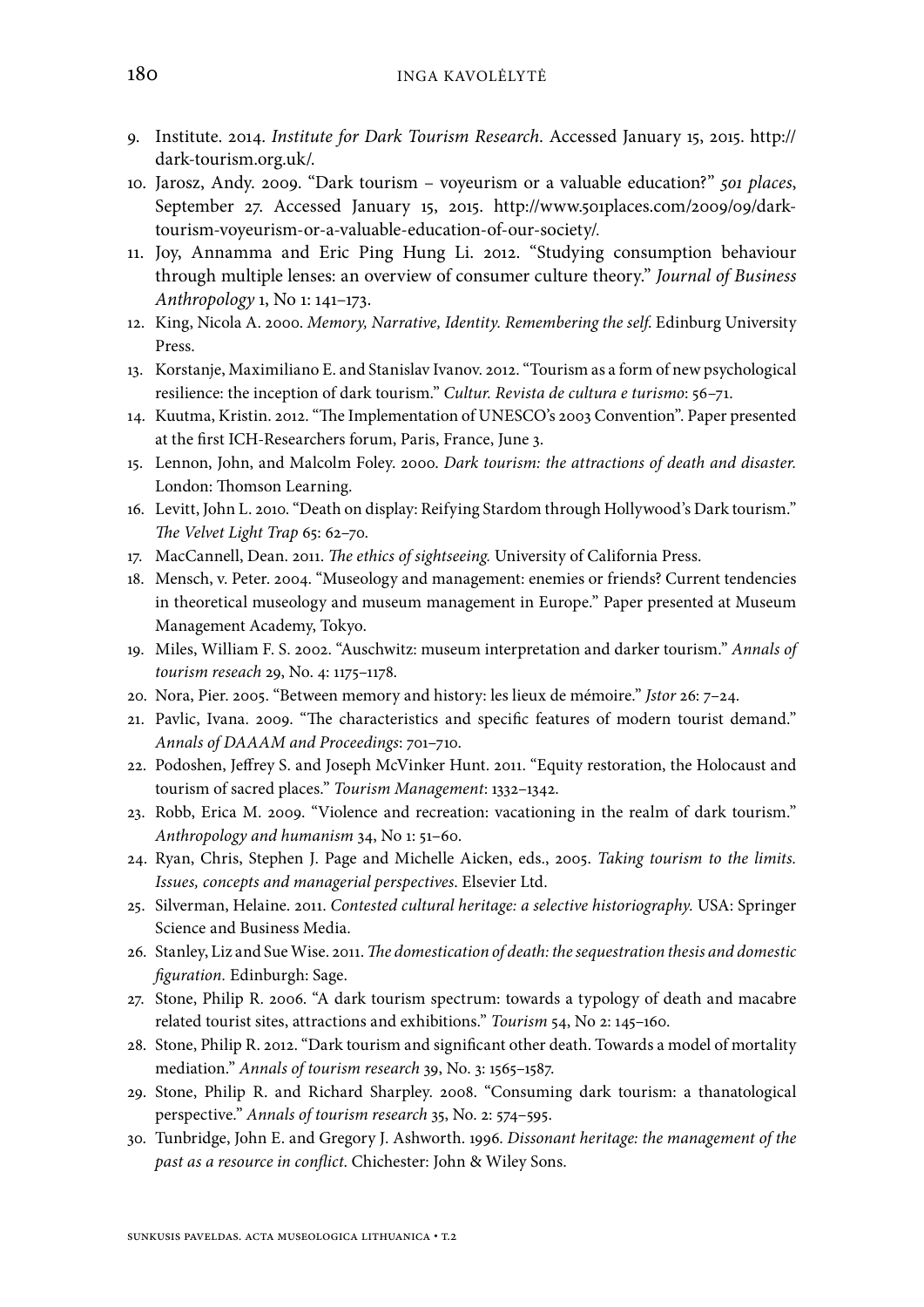- 31. Winter, Donald Charles. 2009. "Tourism, social memory and the Great War." *Annals of tourism research* 36, No. 4: 602–627.
- 32. Zaslow, Jeffrey. 2005 "Saying "No" to the Grief Industry: the case for not facing death head." *The Wall Street Journal*, June 2. Accessed January 15, 2015. http://online.wsj.com/news/articles/ SB111766656607948695.

#### **Inga Kavolėlytė**

Master in Planning and Management of Tourism Systems Università degli studi di Bergamo Via Salvecchio 19, 24129 Bergamo, Italy [inga.kavol@gmail.com](mailto:inga.kavol@gmail.com)

#### **List of Tables and Figures**

Table 1. Distinction and examples of dark tourism attractions according to W. F. S. Miles and the author

1 lentelė. Tamsiojo turizmo traukos vietų skirtumai ir pavyzdžiai pagal W. F. S. Miles ir autorę

Table 2. The spectrum of dark tourism supply (according to the author based on Stone and Sharpley 2008, 579)

2 lentelė. Tamsiojo turizmo pasiūlos spektras (pagal autorę, remiantis Stone and Sharpley 2008, 579)

Table 3. Main reasons for people's negations which affect tourism sector management 3 lentelė. Pagrindinės žmonių neigimo priežastys, darančios įtaką turizmo sektoriaus valdymui Fig. 1. Dark tourism consumption (according to author, based on Stone and Sharpley 2008, 583)

1 pav. Tamsiojo turizmo vartojimas (pagal autorę, remiantis Stone and Sharpley 2008, 583)